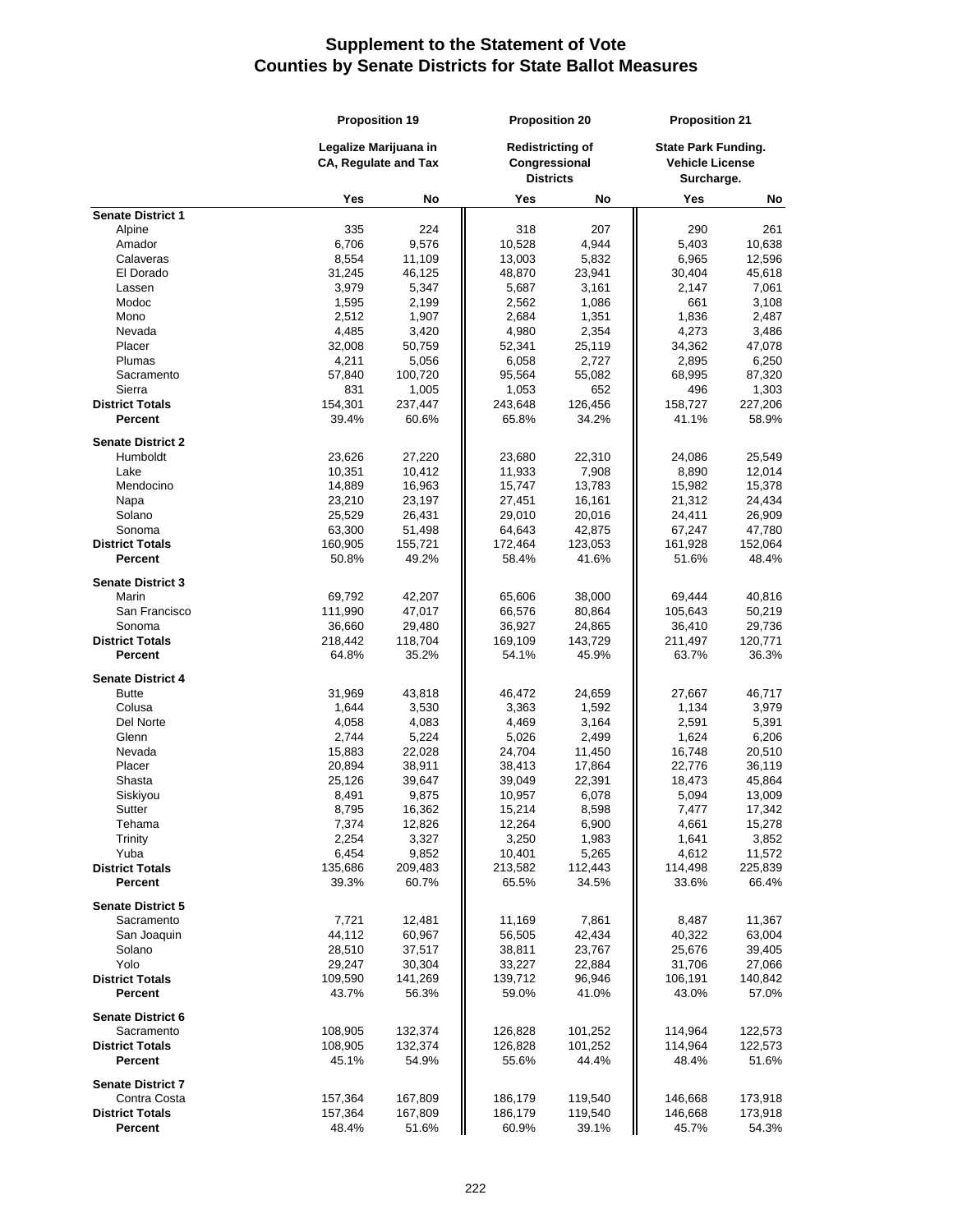|                                       | <b>Proposition 19</b><br>Legalize Marijuana in<br><b>CA, Regulate and Tax</b> |                  | <b>Proposition 20</b> |                                                              | <b>Proposition 21</b> |                                                                    |
|---------------------------------------|-------------------------------------------------------------------------------|------------------|-----------------------|--------------------------------------------------------------|-----------------------|--------------------------------------------------------------------|
|                                       |                                                                               |                  |                       | <b>Redistricting of</b><br>Congressional<br><b>Districts</b> |                       | <b>State Park Funding.</b><br><b>Vehicle License</b><br>Surcharge. |
|                                       | Yes                                                                           | No               | Yes                   | No                                                           | Yes                   | No                                                                 |
| <b>Senate District 8</b>              |                                                                               |                  |                       |                                                              |                       |                                                                    |
| San Francisco                         | 63,686                                                                        | 53,431           | 53,054                | 54,150                                                       | 62,966                | 51,828                                                             |
| San Mateo                             | 76,228                                                                        | 76,079           | 81,236                | 60,238                                                       | 77,728                | 72,119                                                             |
| <b>District Totals</b><br>Percent     | 139,914<br>51.9%                                                              | 129,510<br>48.1% | 134,290<br>54.0%      | 114,388<br>46.0%                                             | 140,694<br>53.2%      | 123,947<br>46.8%                                                   |
|                                       |                                                                               |                  |                       |                                                              |                       |                                                                    |
| <b>Senate District 9</b>              |                                                                               |                  |                       |                                                              |                       |                                                                    |
| Alameda                               | 170,989                                                                       | 98,509           | 119,353               | 133,683                                                      | 167,105               | 97,965                                                             |
| Contra Costa                          | 10,855                                                                        | 7,986            | 7,938                 | 9,858                                                        | 9,659                 | 8,947                                                              |
| <b>District Totals</b>                | 181,844                                                                       | 106,495          | 127,291               | 143,541                                                      | 176,764               | 106,912                                                            |
| Percent                               | 63.1%                                                                         | 36.9%            | 47.0%                 | 53.0%                                                        | 62.3%                 | 37.7%                                                              |
| <b>Senate District 10</b>             |                                                                               |                  |                       |                                                              |                       |                                                                    |
| Alameda                               | 86,016                                                                        | 100,800          | 96,494                | 78,304                                                       | 87,542                | 95,941                                                             |
| Santa Clara                           | 14,975                                                                        | 21,359           | 20,397                | 13,836                                                       | 16,076                | 19,806                                                             |
| <b>District Totals</b>                | 100,991                                                                       | 122,159          | 116,891               | 92,140                                                       | 103,618               | 115,747                                                            |
| <b>Percent</b>                        | 45.3%                                                                         | 54.7%            | 55.9%                 | 44.1%                                                        | 47.2%                 | 52.8%                                                              |
| <b>Senate District 11</b>             |                                                                               |                  |                       |                                                              |                       |                                                                    |
| San Mateo                             | 36,409                                                                        | 29,734           | 38,797                | 23,583                                                       | 36,929                | 28,669                                                             |
| Santa Clara                           | 91,387                                                                        | 91,019           | 111,621               | 59,927                                                       | 98,820                | 81,297                                                             |
| Santa Cruz                            | 40,112                                                                        | 17,787           | 30,196                | 23,071                                                       | 41,527                | 15,710                                                             |
| <b>District Totals</b>                | 167,908                                                                       | 138,540          | 180,614               | 106,581                                                      | 177,276               | 125,676                                                            |
| Percent                               | 54.8%                                                                         | 45.2%            | 62.9%                 | 37.1%                                                        | 58.5%                 | 41.5%                                                              |
| <b>Senate District 12</b>             |                                                                               |                  |                       |                                                              |                       |                                                                    |
| Madera                                | 4,071                                                                         | 7,463            | 6,699                 | 4,272                                                        | 3,179                 | 8,276                                                              |
| Merced                                | 18,178                                                                        | 29,397           | 27,441                | 17,883                                                       | 14,708                | 32,252                                                             |
| Monterey                              | 16,800                                                                        | 20,645           | 16,931                | 19,193                                                       | 17,023                | 20,178                                                             |
| San Benito                            | 7,669                                                                         | 8,320            | 8,963                 | 6,196                                                        | 7,143                 | 8,669                                                              |
| <b>Stanislaus</b>                     | 27,848                                                                        | 43,526           | 41,247                | 25,750                                                       | 24,497                | 45,786                                                             |
| <b>District Totals</b>                | 74,566                                                                        | 109,351          | 101,281               | 73,294                                                       | 66,550                | 115,161                                                            |
| Percent                               | 40.5%                                                                         | 59.5%            | 58.0%                 | 42.0%                                                        | 36.6%                 | 63.4%                                                              |
| <b>Senate District 13</b>             |                                                                               |                  |                       |                                                              |                       |                                                                    |
| Santa Clara                           | 101,338                                                                       | 106,758          | 116,555               | 79,426                                                       | 106,236               | 98,968                                                             |
| <b>District Totals</b>                | 101,338                                                                       | 106,758          | 116,555               | 79,426                                                       | 106,236               | 98,968                                                             |
| Percent                               | 48.7%                                                                         | 51.3%            | 59.5%                 | 40.5%                                                        | 51.8%                 | 48.2%                                                              |
|                                       |                                                                               |                  |                       |                                                              |                       |                                                                    |
| <b>Senate District 14</b>             |                                                                               |                  |                       |                                                              |                       |                                                                    |
| Fresno                                | 51,085                                                                        | 94,465           | 97,532                | 39,698                                                       | 44,210                | 98,532                                                             |
| Madera                                | 8,258<br>3,764                                                                | 13,932<br>4,433  | 14,941<br>5,148       | 6,416<br>2,690                                               | 5,599<br>2,575        | 16,527<br>5,580                                                    |
| Mariposa<br>San Joaquin               | 17,948                                                                        | 34,644           | 32,519                | 17,224                                                       | 16,160                | 35,665                                                             |
| Stanislaus                            | 16,781                                                                        | 31,939           | 30,521                | 15,412                                                       | 14,935                | 33,086                                                             |
| Tuolumne                              | 9,806                                                                         | 12,602           | 14,553                | 6,623                                                        | 7,729                 | 14,357                                                             |
| <b>District Totals</b>                | 107,642                                                                       | 192,015          | 195,214               | 88,063                                                       | 91,208                | 203,747                                                            |
| <b>Percent</b>                        | 35.9%                                                                         | 64.1%            | 68.9%                 | 31.1%                                                        | 30.9%                 | 69.1%                                                              |
|                                       |                                                                               |                  |                       |                                                              |                       |                                                                    |
| <b>Senate District 15</b><br>Monterey | 34,183                                                                        | 27,421           | 35,607                | 23,144                                                       | 35,340                | 25,842                                                             |
| San Luis Obispo                       | 54,247                                                                        | 51,158           | 63,717                | 32,776                                                       | 45,868                | 57,328                                                             |
| Santa Barbara                         | 9,541                                                                         | 16,319           | 15,046                | 9,430                                                        | 8,527                 | 17,059                                                             |
| Santa Clara                           | 37,868                                                                        | 43,957           | 53,693                | 23,569                                                       | 41,490                | 39,396                                                             |
| Santa Cruz                            | 21,218                                                                        | 16,618           | 21,788                | 13,794                                                       | 23,238                | 14,282                                                             |
| <b>District Totals</b>                | 157,057                                                                       | 155,473          | 189,851               | 102,713                                                      | 154,463               | 153,907                                                            |
| Percent                               | 50.3%                                                                         | 49.7%            | 64.9%                 | 35.1%                                                        | 50.1%                 | 49.9%                                                              |
|                                       |                                                                               |                  |                       |                                                              |                       |                                                                    |
| <b>Senate District 16</b><br>Fresno   | 21,003                                                                        | 32,539           | 29,233                | 20,842                                                       | 17,502                | 34,831                                                             |
| Kern                                  | 9,259                                                                         | 17,380           | 13,345                | 12,023                                                       | 8,431                 | 17,812                                                             |
| Kings                                 | 8,747                                                                         | 17,669           | 15,822                | 9,589                                                        | 7,137                 | 18,938                                                             |
| Tulare                                | 4,008                                                                         | 9,276            | 7,660                 | 4,935                                                        | 3,230                 | 9,799                                                              |
| <b>District Totals</b>                | 43,017                                                                        | 76,864           | 66,060                | 47,389                                                       | 36,300                | 81,380                                                             |
| Percent                               | 35.9%                                                                         | 64.1%            | 58.2%                 | 41.8%                                                        | 30.8%                 | 69.2%                                                              |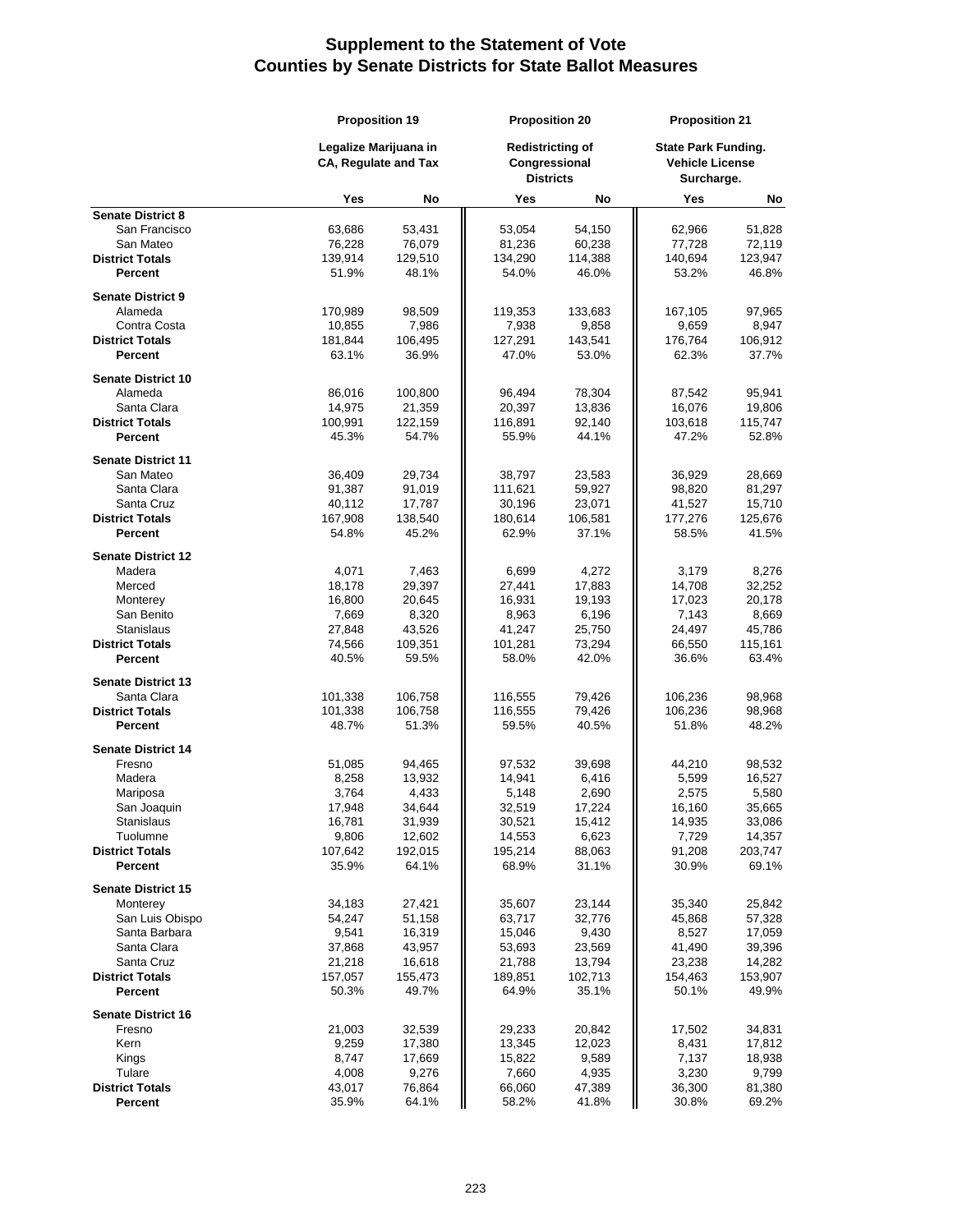|                                          |                                                      | <b>Proposition 19</b> |                  | <b>Proposition 20</b>                                        |                  | <b>Proposition 21</b>                                              |  |
|------------------------------------------|------------------------------------------------------|-----------------------|------------------|--------------------------------------------------------------|------------------|--------------------------------------------------------------------|--|
|                                          | Legalize Marijuana in<br><b>CA, Regulate and Tax</b> |                       |                  | <b>Redistricting of</b><br>Congressional<br><b>Districts</b> |                  | <b>State Park Funding.</b><br><b>Vehicle License</b><br>Surcharge. |  |
|                                          | Yes                                                  | No                    | Yes              | No                                                           | Yes              | No                                                                 |  |
| <b>Senate District 17</b>                |                                                      |                       |                  |                                                              |                  |                                                                    |  |
| Kern                                     | $\overline{2}$                                       | 1                     | 3                | 0                                                            | 0                | 3                                                                  |  |
| Los Angeles                              | 77,147                                               | 101,686               | 109,780          | 59,867                                                       | 56,768           | 118,733                                                            |  |
| San Bernardino<br>Ventura**              | 31,184<br>5.726                                      | 42,789                | 45,936           | 24,982                                                       | 18,953           | 54,465                                                             |  |
| <b>District Totals</b>                   | 114,059                                              | 7,406<br>151,882      | 7,289<br>163,008 | 5,201<br>90,050                                              | 5,157<br>80,878  | 7,764<br>180,965                                                   |  |
| Percent                                  | 42.9%                                                | 57.1%                 | 64.4%            | 35.6%                                                        | 30.9%            | 69.1%                                                              |  |
| <b>Senate District 18</b>                |                                                      |                       |                  |                                                              |                  |                                                                    |  |
| Inyo                                     | 3,168                                                | 3,807                 | 4,281            | 2,279                                                        | 2,167            | 4.719                                                              |  |
| Kern                                     | 51,600                                               | 94,502                | 95,809           | 44,432                                                       | 37,648           | 106,924                                                            |  |
| San Bernardino                           | 14,979                                               | 16,135                | 19,046           | 10,774                                                       | 8,642            | 22,266                                                             |  |
| Tulare                                   | 23,382                                               | 44,540                | 44,233           | 20,258                                                       | 16,210           | 50,676                                                             |  |
| <b>District Totals</b>                   | 93,129                                               | 158,984               | 163,369          | 77,743                                                       | 64,667           | 184,585                                                            |  |
| <b>Percent</b>                           | 36.9%                                                | 63.1%                 | 67.8%            | 32.2%                                                        | 25.9%            | 74.1%                                                              |  |
| <b>Senate District 19</b>                |                                                      |                       |                  |                                                              |                  |                                                                    |  |
| Los Angeles                              | 9,767                                                | 14,113                | 15,388           | 6,939                                                        | 7,817            | 15,450                                                             |  |
| Santa Barbara                            | 58,567                                               | 46,769                | 62,798           | 33,837                                                       | 53,443           | 49,432                                                             |  |
| Ventura**                                | 93,971                                               | 113,315               | 129,312          | 67,345                                                       | 83,299           | 120,815                                                            |  |
| <b>District Totals</b>                   | 162,305                                              | 174,197               | 207,498          | 108,121                                                      | 144,559          | 185,697                                                            |  |
| <b>Percent</b>                           | 48.2%                                                | 51.8%                 | 65.7%            | 34.3%                                                        | 43.8%            | 56.2%                                                              |  |
| <b>Senate District 20</b>                |                                                      |                       |                  |                                                              |                  |                                                                    |  |
| Los Angeles                              | 65,417                                               | 75,617                | 72,993           | 59,520                                                       | 57,307           | 80,223                                                             |  |
| <b>District Totals</b>                   | 65,417                                               | 75,617                | 72,993           | 59,520                                                       | 57,307           | 80,223                                                             |  |
| <b>Percent</b>                           | 46.4%                                                | 53.6%                 | 55.1%            | 44.9%                                                        | 41.7%            | 58.3%                                                              |  |
| <b>Senate District 21</b>                |                                                      |                       |                  |                                                              |                  |                                                                    |  |
| Los Angeles                              | 122,639                                              | 118,576               | 135,842          | 90,704                                                       | 111,202          | 124,371                                                            |  |
| <b>District Totals</b><br>Percent        | 122,639<br>50.8%                                     | 118,576<br>49.2%      | 135,842<br>60.0% | 90,704<br>40.0%                                              | 111,202<br>47.2% | 124,371<br>52.8%                                                   |  |
|                                          |                                                      |                       |                  |                                                              |                  |                                                                    |  |
| <b>Senate District 22</b><br>Los Angeles | 55,156                                               | 59,569                | 54,500           | 52,559                                                       | 54,798           | 56,096                                                             |  |
| <b>District Totals</b>                   | 55,156                                               | 59,569                | 54,500           | 52,559                                                       | 54,798           | 56,096                                                             |  |
| <b>Percent</b>                           | 48.1%                                                | 51.9%                 | 50.9%            | 49.1%                                                        | 49.4%            | 50.6%                                                              |  |
| <b>Senate District 23</b>                |                                                      |                       |                  |                                                              |                  |                                                                    |  |
| Los Angeles                              | 145,100                                              | 101,432               | 137,034          | 91,935                                                       | 125,011          | 114,876                                                            |  |
| Ventura**                                | 18,363                                               | 22,972                | 21,462           | 18,141                                                       | 17,839           | 22,937                                                             |  |
| <b>District Totals</b>                   | 163,463                                              | 124,404               | 158,496          | 110,076                                                      | 142,850          | 137,813                                                            |  |
| Percent                                  | 56.8%                                                | 43.2%                 | 59.0%            | 41.0%                                                        | 50.9%            | 49.1%                                                              |  |
| <b>Senate District 24</b>                |                                                      |                       |                  |                                                              |                  |                                                                    |  |
| Los Angeles                              | 60,326                                               | 86,657                | 75,952           | 62,310                                                       | 57,642           | 85,648                                                             |  |
| <b>District Totals</b>                   | 60,326                                               | 86,657                | 75,952           | 62,310                                                       | 57,642           | 85,648                                                             |  |
| <b>Percent</b>                           | 41.0%                                                | 59.0%                 | 54.9%            | 45.1%                                                        | 40.2%            | 59.8%                                                              |  |
| <b>Senate District 25</b>                |                                                      |                       |                  |                                                              |                  |                                                                    |  |
| Los Angeles                              | 82,272                                               | 101,153               | 84,988           | 88,241                                                       | 71,852           | 106,736                                                            |  |
| <b>District Totals</b>                   | 82,272                                               | 101,153               | 84,988           | 88,241                                                       | 71,852           | 106,736                                                            |  |
| Percent                                  | 44.9%                                                | 55.1%                 | 49.1%            | 50.9%                                                        | 40.2%            | 59.8%                                                              |  |
| <b>Senate District 26</b>                |                                                      |                       |                  |                                                              |                  |                                                                    |  |
| Los Angeles                              | 106,914                                              | 86,225                | 81,207           | 99,595                                                       | 94,944           | 92,083                                                             |  |
| <b>District Totals</b>                   | 106,914                                              | 86,225                | 81,207           | 99,595                                                       | 94,944           | 92,083                                                             |  |
| <b>Percent</b>                           | 55.4%                                                | 44.6%                 | 44.9%            | 55.1%                                                        | 50.8%            | 49.2%                                                              |  |
| <b>Senate District 27</b>                |                                                      |                       |                  |                                                              |                  |                                                                    |  |
| Los Angeles                              | 89,529                                               | 103,385               | 108,232          | 73,852                                                       | 77,968           | 110,718                                                            |  |
| <b>District Totals</b><br>Percent        | 89,529<br>46.4%                                      | 103,385<br>53.6%      | 108,232<br>59.4% | 73,852<br>40.6%                                              | 77,968<br>41.3%  | 110,718<br>58.7%                                                   |  |
|                                          |                                                      |                       |                  |                                                              |                  |                                                                    |  |

\*\* See explanatory notes on page ii.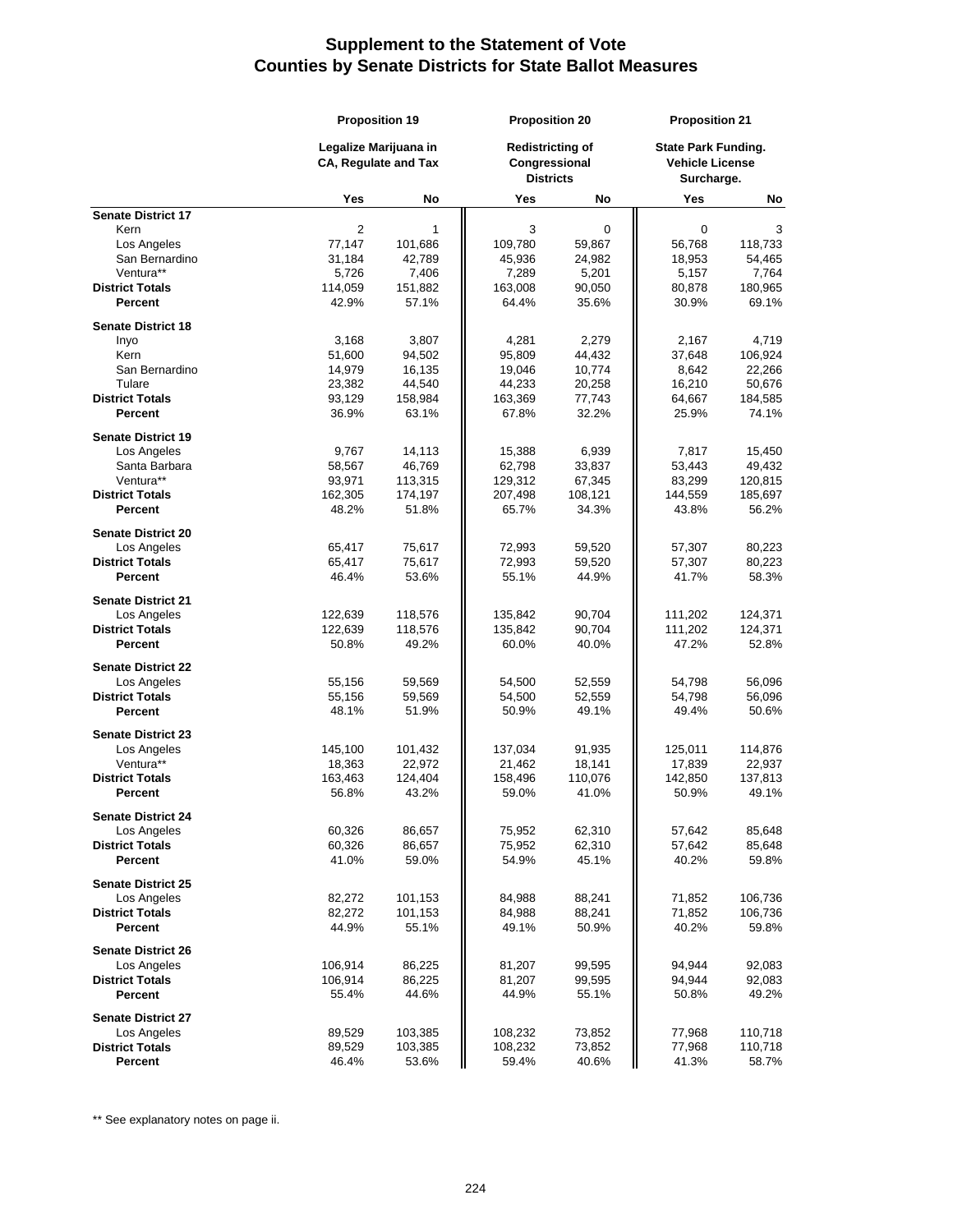|                                  | <b>Proposition 19</b> |                                               | <b>Proposition 20</b> |                                                              | <b>Proposition 21</b> |                                                                    |  |
|----------------------------------|-----------------------|-----------------------------------------------|-----------------------|--------------------------------------------------------------|-----------------------|--------------------------------------------------------------------|--|
|                                  |                       | Legalize Marijuana in<br>CA, Regulate and Tax |                       | <b>Redistricting of</b><br>Congressional<br><b>Districts</b> |                       | <b>State Park Funding.</b><br><b>Vehicle License</b><br>Surcharge. |  |
|                                  | Yes                   | No                                            | Yes                   | No                                                           | Yes                   | No                                                                 |  |
| <b>Senate District 28</b>        |                       |                                               |                       |                                                              |                       |                                                                    |  |
| Los Angeles                      | 133,300               | 123,882                                       | 144,071               | 96,507                                                       | 115,274               | 135,760                                                            |  |
| <b>District Totals</b>           | 133,300               | 123,882                                       | 144,071               | 96,507                                                       | 115,274               | 135,760                                                            |  |
| Percent                          | 51.8%                 | 48.2%                                         | 59.9%                 | 40.1%                                                        | 45.9%                 | 54.1%                                                              |  |
| <b>Senate District 29</b>        |                       |                                               |                       |                                                              |                       |                                                                    |  |
| Los Angeles                      | 56,352                | 89,075                                        | 90,907                | 46,226                                                       | 50,872                | 91,609                                                             |  |
| Orange                           | 29,386                | 49,151                                        | 52,495                | 21,569                                                       | 23,202                | 54,170                                                             |  |
| San Bernardino                   | 15,016                | 25,657                                        | 24,890                | 13,949                                                       | 12,980                | 27,205                                                             |  |
| <b>District Totals</b>           | 100,754               | 163,883                                       | 168,292               | 81,744                                                       | 87,054                | 172,984                                                            |  |
| Percent                          | 38.1%                 | 61.9%                                         | 67.3%                 | 32.7%                                                        | 33.5%                 | 66.5%                                                              |  |
| <b>Senate District 30</b>        |                       |                                               |                       |                                                              |                       |                                                                    |  |
| Los Angeles                      | 66,104                | 94,223                                        | 83,588                | 68,086                                                       | 64,469                | 91,822                                                             |  |
| <b>District Totals</b>           | 66,104                | 94,223                                        | 83,588                | 68,086                                                       | 64,469                | 91,822                                                             |  |
| Percent                          | 41.2%                 | 58.8%                                         | 55.1%                 | 44.9%                                                        | 41.2%                 | 58.8%                                                              |  |
|                                  |                       |                                               |                       |                                                              |                       |                                                                    |  |
| <b>Senate District 31</b>        |                       |                                               |                       |                                                              |                       |                                                                    |  |
| Riverside                        | 36,544                | 48,131                                        | 51,561                | 29,510                                                       | 30,507                | 53,153                                                             |  |
| San Bernardino                   | 69,274                | 101,167                                       | 106,412               | 56,053                                                       | 56,310                | 112,475                                                            |  |
| <b>District Totals</b>           | 105,818               | 149,298                                       | 157,973               | 85,563                                                       | 86,817                | 165,628                                                            |  |
| Percent                          | 41.5%                 | 58.5%                                         | 64.9%                 | 35.1%                                                        | 34.4%                 | 65.6%                                                              |  |
| <b>Senate District 32</b>        |                       |                                               |                       |                                                              |                       |                                                                    |  |
| Los Angeles                      | 10,308                | 12,995                                        | 12,271                | 9,827                                                        | 8,754                 | 14,065                                                             |  |
| San Bernardino                   | 50,720                | 68,030                                        | 63,388                | 50,190                                                       | 42,964                | 74,682                                                             |  |
| <b>District Totals</b>           | 61,028                | 81,025                                        | 75,659                | 60,017                                                       | 51,718                | 88,747                                                             |  |
| Percent                          | 43.0%                 | 57.0%                                         | 55.8%                 | 44.2%                                                        | 36.8%                 | 63.2%                                                              |  |
|                                  |                       |                                               |                       |                                                              |                       |                                                                    |  |
| <b>Senate District 33</b>        |                       |                                               |                       |                                                              |                       |                                                                    |  |
| Orange                           | 128,880               | 181,367                                       | 209,201               | 82,994                                                       | 101,655               | 204,500                                                            |  |
| <b>District Totals</b>           | 128,880               | 181,367                                       | 209,201               | 82,994                                                       | 101,655               | 204,500                                                            |  |
| Percent                          | 41.5%                 | 58.5%                                         | 71.6%                 | 28.4%                                                        | 33.2%                 | 66.8%                                                              |  |
| <b>Senate District 34</b>        |                       |                                               |                       |                                                              |                       |                                                                    |  |
| Orange                           | 54,427                | 82,893                                        | 76,895                | 52,225                                                       | 49,587                | 85,673                                                             |  |
| <b>District Totals</b>           | 54,427                | 82,893                                        | 76,895                | 52,225                                                       | 49,587                | 85,673                                                             |  |
| Percent                          | 39.6%                 | 60.4%                                         | 59.6%                 | 40.4%                                                        | 36.7%                 | 63.3%                                                              |  |
|                                  |                       |                                               |                       |                                                              |                       |                                                                    |  |
| <b>Senate District 35</b>        |                       |                                               |                       |                                                              |                       |                                                                    |  |
| Orange<br><b>District Totals</b> | 139,730               | 170,793                                       | 203,339               | 87,618                                                       | 112,591               | 193,022                                                            |  |
| Percent                          | 139,730<br>45.0%      | 170,793<br>55.0%                              | 203,339<br>69.9%      | 87,618<br>30.1%                                              | 112,591<br>36.8%      | 193,022<br>63.2%                                                   |  |
|                                  |                       |                                               |                       |                                                              |                       |                                                                    |  |
| <b>Senate District 36</b>        |                       |                                               |                       |                                                              |                       |                                                                    |  |
| Riverside                        | 31,774                | 48,686                                        | 54,871                | 21,849                                                       | 22,651                | 56,813                                                             |  |
| San Diego                        | 104,044               | 144,636                                       | 161,159               | 70,786                                                       | 79,548                | 164,498                                                            |  |
| <b>District Totals</b>           | 135,818               | 193,322                                       | 216,030               | 92,635                                                       | 102,199               | 221,311                                                            |  |
| Percent                          | 41.3%                 | 58.7%                                         | 70.0%                 | 30.0%                                                        | 31.6%                 | 68.4%                                                              |  |
| <b>Senate District 37</b>        |                       |                                               |                       |                                                              |                       |                                                                    |  |
| Riverside                        | 119,391               | 161,047                                       | 172,949               | 95,283                                                       | 93,228                | 183,830                                                            |  |
| <b>District Totals</b>           | 119,391               | 161,047                                       | 172,949               | 95,283                                                       | 93,228                | 183,830                                                            |  |
| Percent                          | 42.6%                 | 57.4%                                         | 64.5%                 | 35.5%                                                        | 33.6%                 | 66.4%                                                              |  |
|                                  |                       |                                               |                       |                                                              |                       |                                                                    |  |
| <b>Senate District 38</b>        |                       |                                               |                       |                                                              |                       |                                                                    |  |
| Orange                           | 16,529                | 18,948                                        | 24,672                | 8,318                                                        | 12,330                | 22,623                                                             |  |
| San Diego                        | 122,634               | 145,447                                       | 171,381               | 77,251                                                       | 98,767                | 163,844                                                            |  |
| <b>District Totals</b>           | 139,163               | 164,395                                       | 196,053               | 85,569                                                       | 111,097               | 186,467                                                            |  |
| Percent                          | 45.8%                 | 54.2%                                         | 69.6%                 | 30.4%                                                        | 37.3%                 | 62.7%                                                              |  |
| <b>Senate District 39</b>        |                       |                                               |                       |                                                              |                       |                                                                    |  |
| San Diego                        | 152,183               | 121,569                                       | 157,269               | 94,362                                                       | 124,808               | 142,430                                                            |  |
| <b>District Totals</b>           | 152,183               | 121,569                                       | 157,269               | 94,362                                                       | 124,808               | 142,430                                                            |  |
| Percent                          | 55.6%                 | 44.4%                                         | 62.5%                 | 37.5%                                                        | 46.7%                 | 53.3%                                                              |  |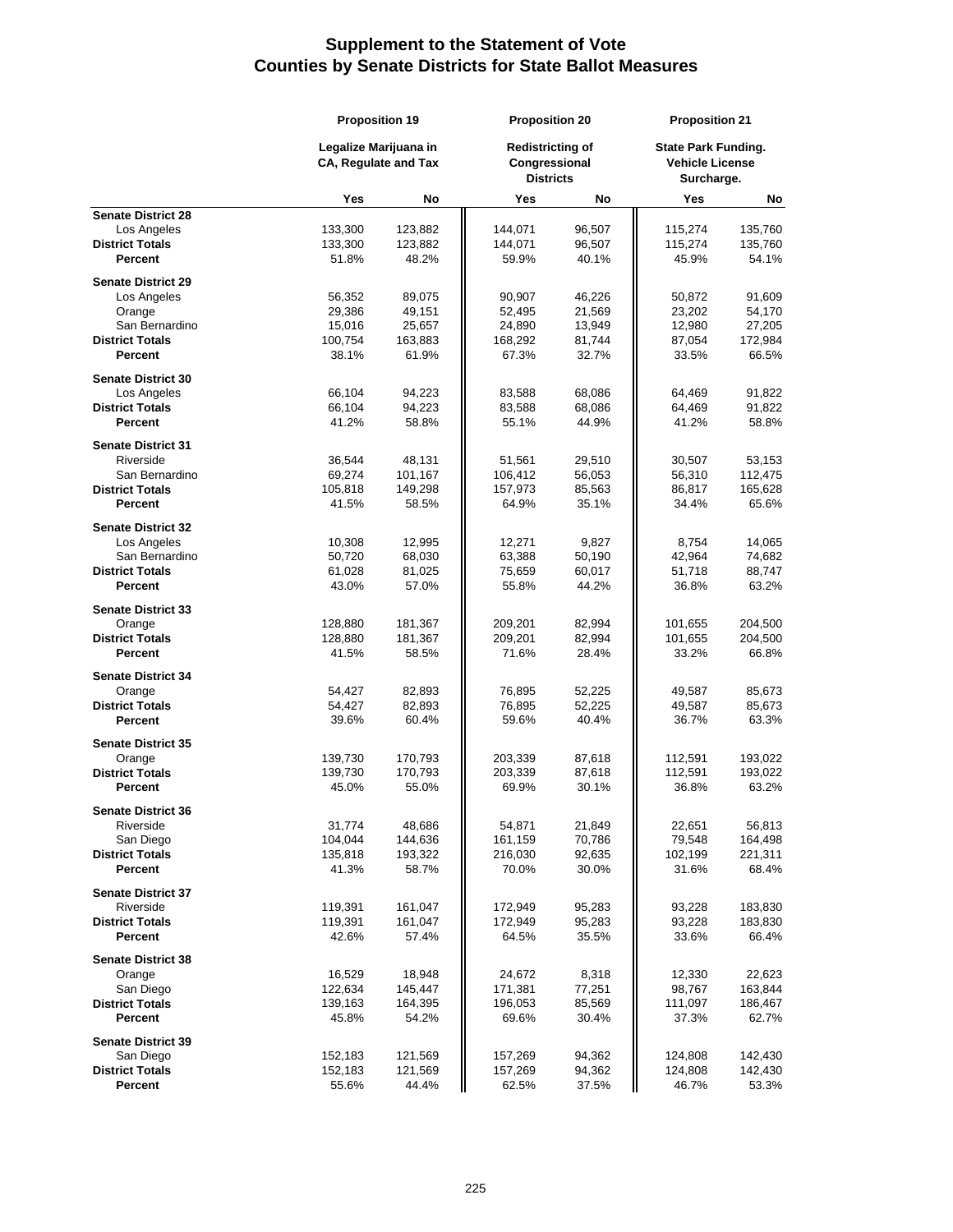|                           | <b>Proposition 19</b><br>Legalize Marijuana in<br><b>CA, Regulate and Tax</b> |         |                                                              | <b>Proposition 20</b> |                                                                    | <b>Proposition 21</b> |  |
|---------------------------|-------------------------------------------------------------------------------|---------|--------------------------------------------------------------|-----------------------|--------------------------------------------------------------------|-----------------------|--|
|                           |                                                                               |         | <b>Redistricting of</b><br>Congressional<br><b>Districts</b> |                       | <b>State Park Funding.</b><br><b>Vehicle License</b><br>Surcharge. |                       |  |
|                           | Yes                                                                           | No      | Yes                                                          | No                    | Yes                                                                | No                    |  |
| <b>Senate District 40</b> |                                                                               |         |                                                              |                       |                                                                    |                       |  |
| Imperial                  | 8,692                                                                         | 18,175  | 13.730                                                       | 11,718                | 8.201                                                              | 18.139                |  |
| Riverside                 | 16,468                                                                        | 20,686  | 19,983                                                       | 15.477                | 13.214                                                             | 23.438                |  |
| San Diego                 | 47,946                                                                        | 66,900  | 63,344                                                       | 43,967                | 43.136                                                             | 69,205                |  |
| <b>District Totals</b>    | 73.106                                                                        | 105.761 | 97,057                                                       | 71,162                | 64,551                                                             | 110,782               |  |
| Percent                   | 40.9%                                                                         | 59.1%   | 57.7%                                                        | 42.3%                 | 36.8%                                                              | 63.2%                 |  |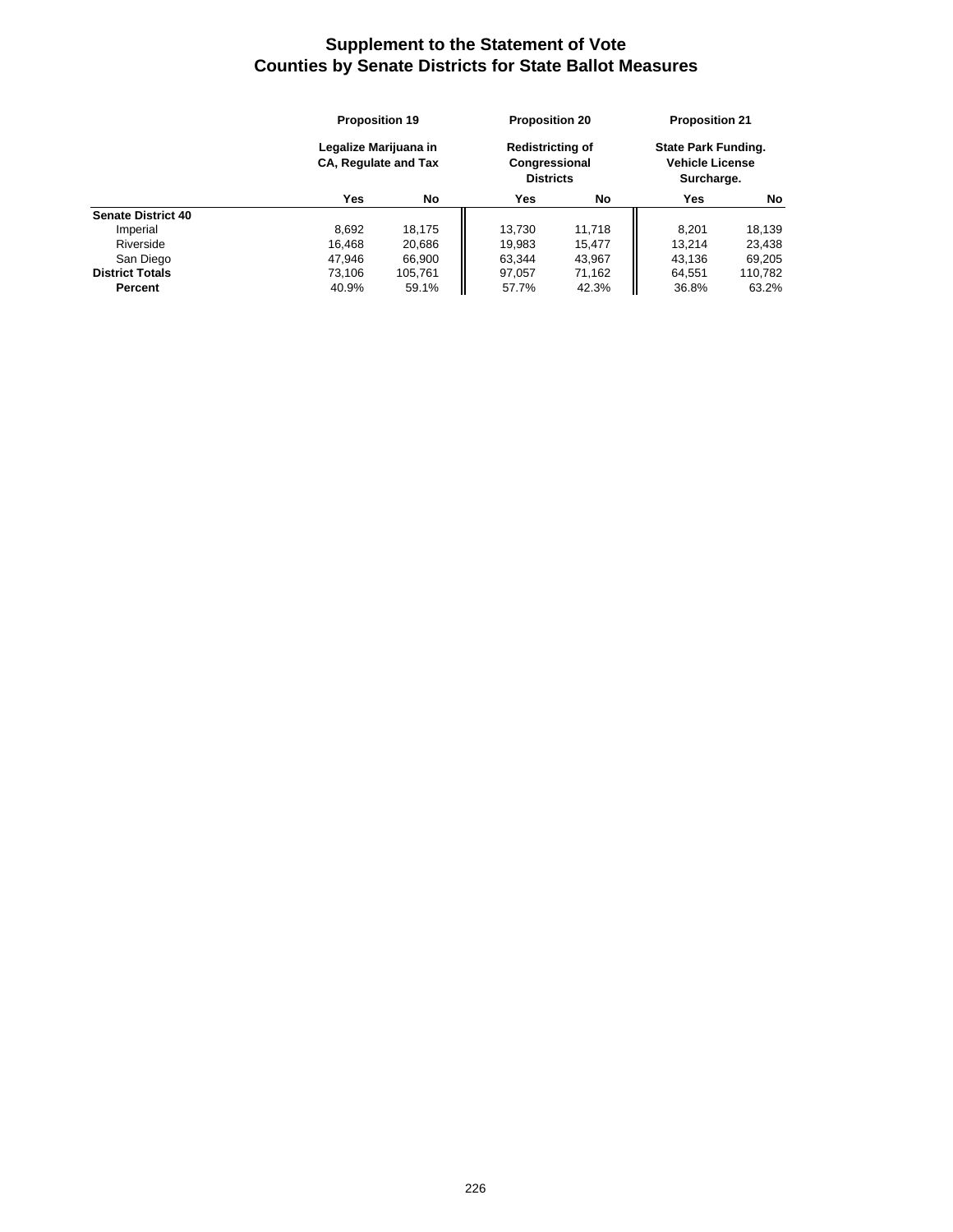|                                   | <b>Proposition 22</b> |                                                                        | <b>Proposition 23</b> |                                                     | <b>Proposition 24</b> |                                                                      |  |
|-----------------------------------|-----------------------|------------------------------------------------------------------------|-----------------------|-----------------------------------------------------|-----------------------|----------------------------------------------------------------------|--|
|                                   |                       | <b>Prohibit State From</b><br><b>Taking Some Local</b><br><b>Funds</b> |                       | <b>Suspend Air Pollution</b><br>Control Law (AB 32) |                       | <b>Repeal Allowance of</b><br><b>Lower Business Tax</b><br>Liability |  |
|                                   | Yes                   | No                                                                     | Yes                   | No                                                  | Yes                   | No                                                                   |  |
| <b>Senate District 1</b>          |                       |                                                                        |                       |                                                     |                       |                                                                      |  |
| Alpine                            | 348                   | 187                                                                    | 212                   | 329                                                 | 225                   | 294                                                                  |  |
| Amador                            | 9,737                 | 5,826                                                                  | 8,029                 | 7,808                                               | 5,310                 | 10,154                                                               |  |
| Calaveras                         | 12,559                | 6,346                                                                  | 9,515                 | 9,742                                               | 6,663                 | 12,178                                                               |  |
| El Dorado                         | 47,045                | 26,154                                                                 | 36,723                | 38,309                                              | 23,568                | 48,906                                                               |  |
| Lassen                            | 6,199                 | 2,775                                                                  | 5,668                 | 3,376                                               | 2,917                 | 5,946                                                                |  |
| Modoc<br>Mono                     | 2,667                 | 1,020                                                                  | 2,284                 | 1,445                                               | 987                   | 2,675                                                                |  |
| Nevada                            | 2,766                 | 1,365                                                                  | 1,774                 | 2,460                                               | 1,589                 | 2,454                                                                |  |
| Placer                            | 4,435<br>48,137       | 2,944<br>29,680                                                        | 2,811<br>37,351       | 4,837<br>42,470                                     | 3,027<br>26,163       | 4,236<br>50,869                                                      |  |
| Plumas                            | 5,860                 | 3,014                                                                  | 4,858                 | 4,202                                               | 3,020                 | 5,777                                                                |  |
| Sacramento                        | 90,428                | 60,547                                                                 | 66,371                | 87,724                                              | 53,257                | 97,051                                                               |  |
| Sierra                            | 1,077                 | 670                                                                    | 955                   | 825                                                 | 592                   | 1,143                                                                |  |
| <b>District Totals</b>            | 231,258               | 140,528                                                                | 176,551               | 203,527                                             | 127,318               | 241,683                                                              |  |
| Percent                           | 62.2%                 | 37.8%                                                                  | 46.5%                 | 53.5%                                               | 34.5%                 | 65.5%                                                                |  |
|                                   |                       |                                                                        |                       |                                                     |                       |                                                                      |  |
| <b>Senate District 2</b>          |                       |                                                                        |                       |                                                     |                       |                                                                      |  |
| Humboldt                          | 27,542                | 19,236                                                                 | 16,413                | 32,161                                              | 21,566                | 24,633                                                               |  |
| Lake                              | 13,718                | 6,692                                                                  | 8,191                 | 12,380                                              | 8,401                 | 11,770                                                               |  |
| Mendocino                         | 16,994                | 12,883                                                                 | 8,936                 | 21,909                                              | 14,458                | 15,114                                                               |  |
| Napa                              | 25,813                | 18,021                                                                 | 15,815                | 29,268                                              | 18,479                | 25,157                                                               |  |
| Solano                            | 29,894                | 19,531                                                                 | 17,719                | 32,644                                              | 23,473                | 25,924                                                               |  |
| Sonoma                            | 60,117                | 49,588                                                                 | 29,440                | 83,843                                              | 51,425                | 57,419                                                               |  |
| <b>District Totals</b><br>Percent | 174,078               | 125,951                                                                | 96,514<br>31.3%       | 212,205                                             | 137,802               | 160,017<br>53.7%                                                     |  |
|                                   | 58.0%                 | 42.0%                                                                  |                       | 68.7%                                               | 46.3%                 |                                                                      |  |
| <b>Senate District 3</b>          |                       |                                                                        |                       |                                                     |                       |                                                                      |  |
| Marin                             | 48,404                | 54,322                                                                 | 23,748                | 85,119                                              | 51,367                | 51,155                                                               |  |
| San Francisco                     | 59,033                | 87,674                                                                 | 22,993                | 131,749                                             | 91,252                | 55,961                                                               |  |
| Sonoma                            | 36,330                | 26,747                                                                 | 18,666                | 46,368                                              | 29,191                | 33,480                                                               |  |
| <b>District Totals</b>            | 143,767               | 168,743                                                                | 65,407                | 263,236                                             | 171,810               | 140,596                                                              |  |
| Percent                           | 46.0%                 | 54.0%                                                                  | 19.9%                 | 80.1%                                               | 55.0%                 | 45.0%                                                                |  |
| <b>Senate District 4</b>          |                       |                                                                        |                       |                                                     |                       |                                                                      |  |
| <b>Butte</b>                      | 46,051                | 25,485                                                                 | 33,514                | 40,501                                              | 25,213                | 45,953                                                               |  |
| Colusa                            | 3,320                 | 1,625                                                                  | 2,904                 | 2,113                                               | 1,449                 | 3,517                                                                |  |
| Del Norte                         | 4,733                 | 3,031                                                                  | 3,859                 | 3,964                                               | 3,041                 | 4,621                                                                |  |
| Glenn                             | 5,288                 | 2,338                                                                  | 4,464                 | 3,302                                               | 2,207                 | 5,353                                                                |  |
| Nevada                            | 22,171                | 13,700                                                                 | 17,323                | 19,944                                              | 13,819                | 21,835                                                               |  |
| Placer                            | 36,645                | 19,948                                                                 | 28,407                | 29,330                                              | 18,287                | 37,927                                                               |  |
| Shasta                            | 41,136                | 21,276                                                                 | 33,618                | 29,844                                              | 19,510                | 42,145                                                               |  |
| Siskiyou                          | 11,007                | 6,284                                                                  | 9,242                 | 8,363                                               | 6,419                 | 10,737                                                               |  |
| Sutter                            | 16,056                | 7,996                                                                  | 13,486                | 11,118                                              | 7,789                 | 16,152                                                               |  |
| Tehama                            | 12,766                | 6,745                                                                  | 10,935                | 8,851                                               | 6,244                 | 13,068                                                               |  |
| Trinity                           | 3,537                 | 1,756                                                                  | 2,319                 | 3,099                                               | 1,989                 | 3,187                                                                |  |
| Yuba                              | 10,982                | 4,861                                                                  | 8,826                 | 7,200                                               | 5,688                 | 10,052                                                               |  |
| <b>District Totals</b>            | 213,692               | 115,045                                                                | 168,897               | 167,629                                             | 111,655               | 214,547                                                              |  |
| <b>Percent</b>                    | 65.0%                 | 35.0%                                                                  | 50.2%                 | 49.8%                                               | 34.2%                 | 65.8%                                                                |  |
| <b>Senate District 5</b>          |                       |                                                                        |                       |                                                     |                       |                                                                      |  |
| Sacramento                        | 11,218                | 7,965                                                                  | 7,262                 | 12,309                                              | 8,346                 | 10,672                                                               |  |
| San Joaquin                       | 63,938                | 36,503                                                                 | 41,322                | 60,346                                              | 43,025                | 56,263                                                               |  |
| Solano                            | 42,075                | 21,281                                                                 | 27,217                | 36,778                                              | 26,132                | 36,905                                                               |  |
| Yolo                              | 29,363                | 26,869                                                                 | 18,484                | 39,895                                              | 27,038                | 28,726                                                               |  |
| <b>District Totals</b>            | 146,594               | 92,618                                                                 | 94,285                | 149,328                                             | 104,541               | 132,566                                                              |  |
| Percent                           | 61.3%                 | 38.7%                                                                  | 38.7%                 | 61.3%                                               | 44.1%                 | 55.9%                                                                |  |
|                                   |                       |                                                                        |                       |                                                     |                       |                                                                      |  |
| <b>Senate District 6</b>          |                       |                                                                        |                       |                                                     |                       |                                                                      |  |
| Sacramento                        | 130,509               | 98,673                                                                 | 80,622                | 153,702                                             | 102,585               | 125,938                                                              |  |
| <b>District Totals</b>            | 130,509               | 98,673                                                                 | 80,622                | 153,702                                             | 102,585               | 125,938                                                              |  |
| <b>Percent</b>                    | 56.9%                 | 43.1%                                                                  | 34.4%                 | 65.6%                                               | 44.9%                 | 55.1%                                                                |  |
| <b>Senate District 7</b>          |                       |                                                                        |                       |                                                     |                       |                                                                      |  |
| Contra Costa                      | 181,188               | 127,002                                                                | 104,265               | 210,376                                             | 136,966               | 164,669                                                              |  |
| <b>District Totals</b>            | 181,188               | 127,002                                                                | 104,265               | 210,376                                             | 136,966               | 164,669                                                              |  |
| <b>Percent</b>                    | 58.8%                 | 41.2%                                                                  | 33.1%                 | 66.9%                                               | 45.4%                 | 54.6%                                                                |  |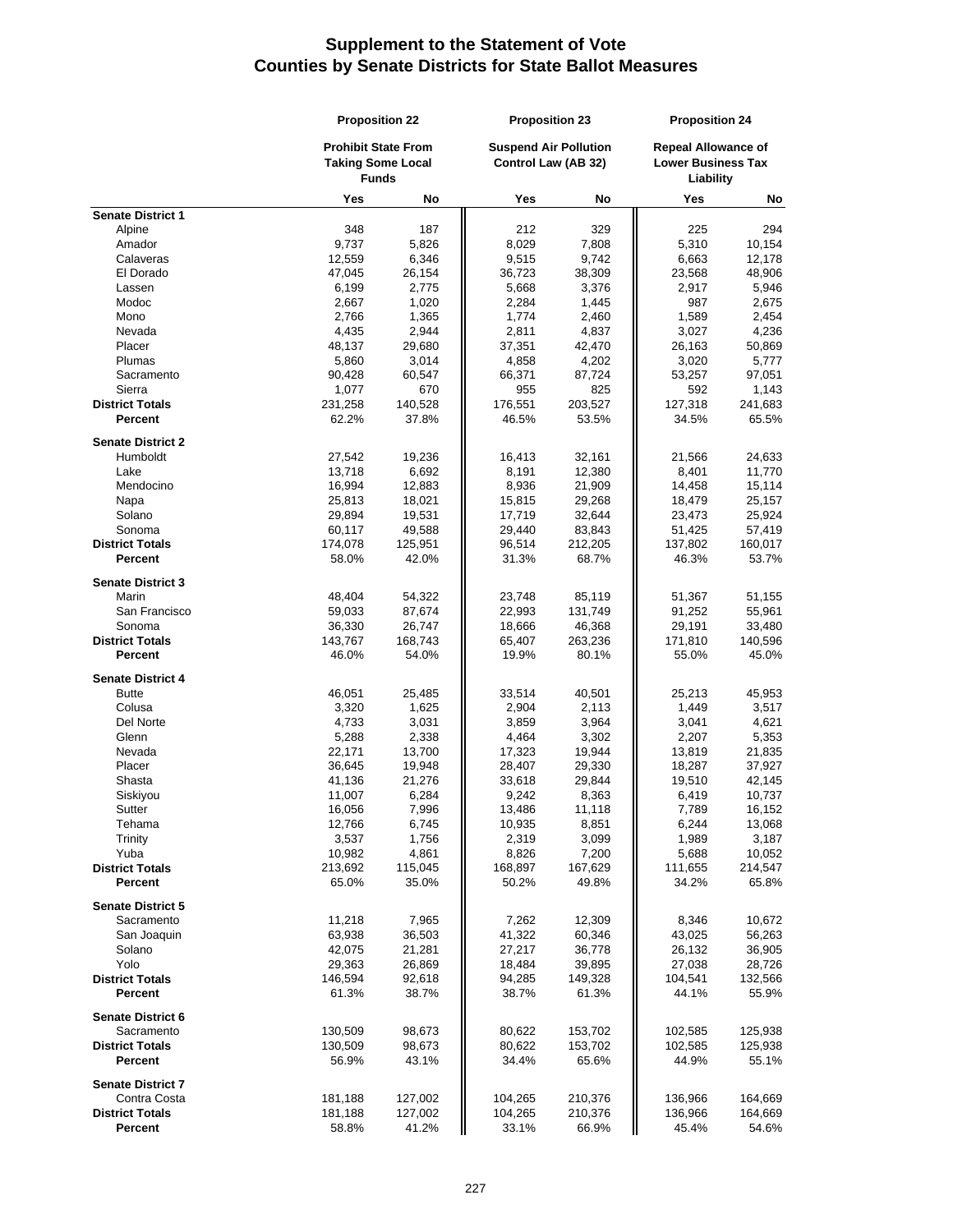|                                       | <b>Proposition 22</b>                                                  |                  |                  | <b>Proposition 23</b>                               |                  | <b>Proposition 24</b>                                                |  |
|---------------------------------------|------------------------------------------------------------------------|------------------|------------------|-----------------------------------------------------|------------------|----------------------------------------------------------------------|--|
|                                       | <b>Prohibit State From</b><br><b>Taking Some Local</b><br><b>Funds</b> |                  |                  | <b>Suspend Air Pollution</b><br>Control Law (AB 32) |                  | <b>Repeal Allowance of</b><br><b>Lower Business Tax</b><br>Liability |  |
|                                       | Yes                                                                    | No               | Yes              | No                                                  | Yes              | No                                                                   |  |
| <b>Senate District 8</b>              |                                                                        |                  |                  |                                                     |                  |                                                                      |  |
| San Francisco                         | 52,054                                                                 | 55,582           | 24,506           | 88,493                                              | 60,226           | 47,419                                                               |  |
| San Mateo                             | 78,154                                                                 | 64,276           | 40,679           | 106,981                                             | 69,997           | 71,745                                                               |  |
| <b>District Totals</b><br>Percent     | 130,208<br>52.1%                                                       | 119,858<br>47.9% | 65,185<br>25.0%  | 195,474<br>75.0%                                    | 130,223<br>52.2% | 119,164<br>47.8%                                                     |  |
|                                       |                                                                        |                  |                  |                                                     |                  |                                                                      |  |
| <b>Senate District 9</b>              |                                                                        |                  |                  |                                                     |                  |                                                                      |  |
| Alameda                               | 119,761                                                                | 130,940          | 50,005           | 213,681                                             | 151,355          | 100,290                                                              |  |
| Contra Costa                          | 10,310                                                                 | 7,706            | 4,387            | 13,945                                              | 10,523           | 7,062                                                                |  |
| <b>District Totals</b>                | 130,071                                                                | 138,646          | 54,392           | 227,626                                             | 161,878          | 107,352                                                              |  |
| Percent                               | 48.4%                                                                  | 51.6%            | 19.3%            | 80.7%                                               | 60.1%            | 39.9%                                                                |  |
| <b>Senate District 10</b>             |                                                                        |                  |                  |                                                     |                  |                                                                      |  |
| Alameda                               | 103,545                                                                | 73,083           | 56,101           | 124,466                                             | 86,243           | 89,345                                                               |  |
| Santa Clara                           | 22,599                                                                 | 12,207           | 11,960           | 23,451                                              | 15,875           | 18,712                                                               |  |
| <b>District Totals</b>                | 126,144                                                                | 85,290           | 68,061           | 147,917                                             | 102,118          | 108,057                                                              |  |
| Percent                               | 59.7%                                                                  | 40.3%            | 31.5%            | 68.5%                                               | 48.6%            | 51.4%                                                                |  |
| <b>Senate District 11</b>             |                                                                        |                  |                  |                                                     |                  |                                                                      |  |
| San Mateo                             | 32,174                                                                 | 29,692           | 16,098           | 48,881                                              | 29,421           | 32,718                                                               |  |
| Santa Clara                           | 104,394                                                                | 67,531           | 49,489           | 128,631                                             | 74,536           | 97,105                                                               |  |
| Santa Cruz                            | 28,331                                                                 | 24,239           | 10,710           | 45,746                                              | 30,642           | 22,191                                                               |  |
| <b>District Totals</b>                | 164,899                                                                | 121,462          | 76,297           | 223,258                                             | 134,599          | 152,014                                                              |  |
| Percent                               | 57.6%                                                                  | 42.4%            | 25.5%            | 74.5%                                               | 47.0%            | 53.0%                                                                |  |
| <b>Senate District 12</b>             |                                                                        |                  |                  |                                                     |                  |                                                                      |  |
| Madera                                | 7,390                                                                  | 3,908            | 5,479            | 5,833                                               | 4,266            | 6,945                                                                |  |
| Merced                                | 30,662                                                                 | 15,398           | 21,773           | 24,340                                              | 17,119           | 28,120                                                               |  |
| Monterey                              | 21,633                                                                 | 14,926           | 12,620           | 24,080                                              | 18,669           | 17,675                                                               |  |
| San Benito                            | 10,224                                                                 | 5,174            | 6,426            | 9,107                                               | 6,233            | 8,934                                                                |  |
| Stanislaus                            | 45,219                                                                 | 23,147           | 32,355           | 36,679                                              | 26,367           | 41,295                                                               |  |
| <b>District Totals</b>                | 115,128                                                                | 62,553           | 78,653           | 100,039                                             | 72,654           | 102,969                                                              |  |
| Percent                               | 64.8%                                                                  | 35.2%            | 44.0%            | 56.0%                                               | 41.4%            | 58.6%                                                                |  |
| <b>Senate District 13</b>             |                                                                        |                  |                  |                                                     |                  |                                                                      |  |
| Santa Clara                           | 121,593                                                                | 75,748           | 59,636           | 143,119                                             | 92,147           | 104,944                                                              |  |
| <b>District Totals</b>                | 121,593                                                                | 75,748           | 59,636           | 143,119                                             | 92,147           | 104,944                                                              |  |
| Percent                               | 61.6%                                                                  | 38.4%            | 29.4%            | 70.6%                                               | 46.8%            | 53.2%                                                                |  |
|                                       |                                                                        |                  |                  |                                                     |                  |                                                                      |  |
| <b>Senate District 14</b>             |                                                                        |                  |                  |                                                     |                  |                                                                      |  |
| Fresno<br>Madera                      | 88,242<br>14,933                                                       | 49,653<br>6,743  | 69,831<br>12,242 | 71,210<br>9,638                                     | 42,891<br>6,338  | 94,950<br>15,305                                                     |  |
| Mariposa                              | 5,128                                                                  | 2,744            | 3,957            | 4,076                                               | 2,778            | 5,030                                                                |  |
| San Joaquin                           | 33,233                                                                 | 17,019           | 26,433           | 24,587                                              | 16,309           | 33,590                                                               |  |
| Stanislaus                            | 31,915                                                                 | 14,741           | 24,605           | 22,536                                              | 15,023           | 31,310                                                               |  |
| Tuolumne                              | 14,401                                                                 | 6,899            | 10,869           | 10,861                                              | 7,320            | 13,860                                                               |  |
| <b>District Totals</b>                | 187,852                                                                | 97,799           | 147,937          | 142,908                                             | 90,659           | 194,045                                                              |  |
| Percent                               | 65.8%                                                                  | 34.2%            | 50.9%            | 49.1%                                               | 31.8%            | 68.2%                                                                |  |
|                                       |                                                                        |                  |                  |                                                     |                  |                                                                      |  |
| <b>Senate District 15</b><br>Monterey | 37,813                                                                 | 21,239           | 19,682           | 40,749                                              | 27,657           | 31,266                                                               |  |
| San Luis Obispo                       | 63,274                                                                 | 34,457           | 43,556           | 58,159                                              | 39,395           | 57,521                                                               |  |
| Santa Barbara                         | 16,190                                                                 | 8,740            | 13,145           | 12,036                                              | 9,314            | 15,328                                                               |  |
| Santa Clara                           | 51,073                                                                 | 26,436           | 27,088           | 52,752                                              | 28,471           | 48,628                                                               |  |
| Santa Cruz                            | 20,629                                                                 | 14,798           | 10,837           | 26,117                                              | 17,598           | 17,898                                                               |  |
| <b>District Totals</b>                | 188,979                                                                | 105,670          | 114,308          | 189,813                                             | 122,435          | 170,641                                                              |  |
| Percent                               | 64.1%                                                                  | 35.9%            | 37.6%            | 62.4%                                               | 41.8%            | 58.2%                                                                |  |
|                                       |                                                                        |                  |                  |                                                     |                  |                                                                      |  |
| <b>Senate District 16</b><br>Fresno   | 32,349                                                                 | 18,743           | 21,295           | 30,338                                              | 21,355           | 29,159                                                               |  |
| Kern                                  | 15,723                                                                 | 10,050           | 10,826           | 15,150                                              | 10,614           | 15,070                                                               |  |
| Kings                                 | 17,132                                                                 | 8,605            | 13,384           | 12,500                                              | 8,373            | 17,056                                                               |  |
| Tulare                                | 8,442                                                                  | 4,358            | 6,566            | 6,296                                               | 4,411            | 8,287                                                                |  |
| <b>District Totals</b>                | 73,646                                                                 | 41,756           | 52,071           | 64,284                                              | 44,753           | 69,572                                                               |  |
| <b>Percent</b>                        | 63.8%                                                                  | 36.2%            | 44.8%            | 55.2%                                               | 39.1%            | 60.9%                                                                |  |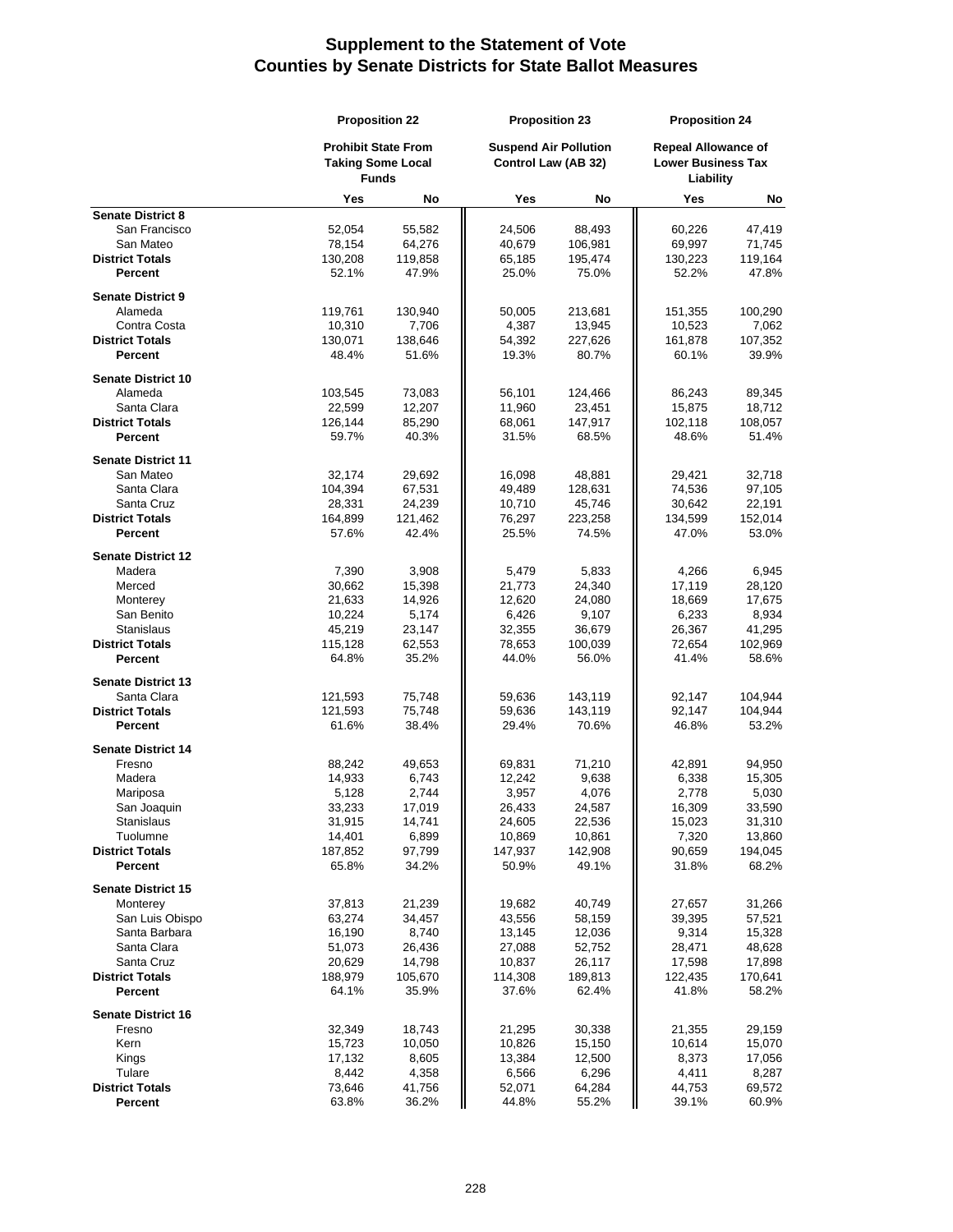|                                       |                   | <b>Proposition 22</b>                                                  |                  | <b>Proposition 23</b>                               |                   | <b>Proposition 24</b>                                                |  |
|---------------------------------------|-------------------|------------------------------------------------------------------------|------------------|-----------------------------------------------------|-------------------|----------------------------------------------------------------------|--|
|                                       |                   | <b>Prohibit State From</b><br><b>Taking Some Local</b><br><b>Funds</b> |                  | <b>Suspend Air Pollution</b><br>Control Law (AB 32) |                   | <b>Repeal Allowance of</b><br><b>Lower Business Tax</b><br>Liability |  |
|                                       | Yes               | No                                                                     | Yes              | No                                                  | <b>Yes</b>        | No                                                                   |  |
| <b>Senate District 17</b>             |                   |                                                                        | 3                | $\mathbf 0$                                         | 0                 |                                                                      |  |
| Kern<br>Los Angeles                   | 3<br>114,760      | 0<br>56,975                                                            | 83,252           | 91,868                                              | 58,746            | 3<br>112,739                                                         |  |
| San Bernardino                        | 48,523            | 22,843                                                                 | 41,470           | 30,694                                              | 23,076            | 47,727                                                               |  |
| Ventura**                             | 8,066             | 4,520                                                                  | 5,192            | 7,606                                               | 5,416             | 7,091                                                                |  |
| <b>District Totals</b>                | 171,352           | 84,338                                                                 | 129,917          | 130,168                                             | 87,238            | 167,560                                                              |  |
| <b>Percent</b>                        | 67.0%             | 33.0%                                                                  | 50.0%            | 50.0%                                               | 34.2%             | 65.8%                                                                |  |
| <b>Senate District 18</b>             |                   |                                                                        |                  |                                                     |                   |                                                                      |  |
| Inyo                                  | 4,271             | 2,346                                                                  | 3,164            | 3,602                                               | 2,470             | 4,099                                                                |  |
| Kern                                  | 101,186           | 40,064                                                                 | 79,161           | 63,612                                              | 42,242            | 98,088                                                               |  |
| San Bernardino                        | 20,545            | 9,457                                                                  | 15,664           | 14,676                                              | 10,659            | 19,145                                                               |  |
| Tulare                                | 43,600            | 21,545                                                                 | 35,596           | 30,293                                              | 20,278            | 44,558                                                               |  |
| <b>District Totals</b>                | 169,602           | 73,412                                                                 | 133,585          | 112,183                                             | 75,649            | 165,890                                                              |  |
| <b>Percent</b>                        | 69.8%             | 30.2%                                                                  | 54.4%            | 45.6%                                               | 31.3%             | 68.7%                                                                |  |
| <b>Senate District 19</b>             |                   |                                                                        |                  |                                                     |                   |                                                                      |  |
| Los Angeles                           | 14,681            | 7,744                                                                  | 10,912           | 12,196                                              | 7,196             | 15,267                                                               |  |
| Santa Barbara                         | 64,647            | 32,623                                                                 | 35,848           | 66,328                                              | 44,168            | 52,183                                                               |  |
| Ventura**                             | 125,797           | 71,540                                                                 | 85,046           | 116,759                                             | 72,975            | 123,585                                                              |  |
| <b>District Totals</b>                | 205,125           | 111,907                                                                | 131,806          | 195,283                                             | 124,339           | 191,035                                                              |  |
| <b>Percent</b>                        | 64.7%             | 35.3%                                                                  | 40.3%            | 59.7%                                               | 39.4%             | 60.6%                                                                |  |
| <b>Senate District 20</b>             |                   |                                                                        |                  |                                                     |                   |                                                                      |  |
| Los Angeles                           | 77,040            | 57,581                                                                 | 44,241           | 94,316                                              | 61,907            | 73,327                                                               |  |
| <b>District Totals</b>                | 77,040            | 57,581                                                                 | 44,241           | 94,316                                              | 61,907            | 73,327                                                               |  |
| Percent                               | 57.2%             | 42.8%                                                                  | 31.9%            | 68.1%                                               | 45.8%             | 54.2%                                                                |  |
| <b>Senate District 21</b>             |                   |                                                                        |                  |                                                     |                   |                                                                      |  |
| Los Angeles                           | 123,153           | 105,036                                                                | 71,911           | 164,573                                             | 104,376           | 124,671                                                              |  |
| <b>District Totals</b><br>Percent     | 123,153<br>54.0%  | 105,036<br>46.0%                                                       | 71,911<br>30.4%  | 164,573<br>69.6%                                    | 104,376<br>45.6%  | 124,671<br>54.4%                                                     |  |
|                                       |                   |                                                                        |                  |                                                     |                   |                                                                      |  |
| <b>Senate District 22</b>             |                   |                                                                        |                  |                                                     |                   |                                                                      |  |
| Los Angeles<br><b>District Totals</b> | 56,594<br>56,594  | 51,826<br>51,826                                                       | 29,460<br>29,460 | 82,741<br>82,741                                    | 58,200<br>58,200  | 51,325<br>51,325                                                     |  |
| Percent                               | 52.2%             | 47.8%                                                                  | 26.3%            | 73.7%                                               | 53.1%             | 46.9%                                                                |  |
|                                       |                   |                                                                        |                  |                                                     |                   |                                                                      |  |
| <b>Senate District 23</b>             |                   |                                                                        |                  |                                                     |                   | 128,001                                                              |  |
| Los Angeles<br>Ventura**              | 118,514<br>23,895 | 110,625<br>16,104                                                      | 66,608<br>13,621 | 174,005<br>26,824                                   | 102,598<br>19,158 | 20,588                                                               |  |
| <b>District Totals</b>                | 142,409           | 126,729                                                                | 80,229           | 200,829                                             | 121,756           | 148,589                                                              |  |
| Percent                               | 52.9%             | 47.1%                                                                  | 28.5%            | 71.5%                                               | 45.0%             | 55.0%                                                                |  |
| <b>Senate District 24</b>             |                   |                                                                        |                  |                                                     |                   |                                                                      |  |
| Los Angeles                           | 81,757            | 59,144                                                                 | 47,737           | 96,216                                              | 66,559            | 74,866                                                               |  |
| <b>District Totals</b>                | 81,757            | 59,144                                                                 | 47,737           | 96,216                                              | 66,559            | 74,866                                                               |  |
| Percent                               | 58.0%             | 42.0%                                                                  | 33.2%            | 66.8%                                               | 47.1%             | 52.9%                                                                |  |
| <b>Senate District 25</b>             |                   |                                                                        |                  |                                                     |                   |                                                                      |  |
| Los Angeles                           | 111,946           | 63,570                                                                 | 54,546           | 124,041                                             | 91,451            | 84,234                                                               |  |
| <b>District Totals</b>                | 111,946           | 63,570                                                                 | 54,546           | 124,041                                             | 91,451            | 84,234                                                               |  |
| Percent                               | 63.8%             | 36.2%                                                                  | 30.5%            | 69.5%                                               | 52.1%             | 47.9%                                                                |  |
| <b>Senate District 26</b>             |                   |                                                                        |                  |                                                     |                   |                                                                      |  |
| Los Angeles                           | 104,441           | 77,808                                                                 | 39,560           | 148,965                                             | 109,184           | 74,169                                                               |  |
| <b>District Totals</b>                | 104,441           | 77,808                                                                 | 39,560           | 148,965                                             | 109,184           | 74,169                                                               |  |
| Percent                               | 57.3%             | 42.7%                                                                  | 21.0%            | 79.0%                                               | 59.5%             | 40.5%                                                                |  |
| <b>Senate District 27</b>             |                   |                                                                        |                  |                                                     |                   |                                                                      |  |
| Los Angeles                           | 112,286           | 72,232                                                                 | 67,225           | 121,759                                             | 78,655            | 105,519                                                              |  |
| <b>District Totals</b>                | 112,286           | 72,232                                                                 | 67,225           | 121,759                                             | 78,655            | 105,519                                                              |  |
| Percent                               | 60.9%             | 39.1%                                                                  | 35.6%            | 64.4%                                               | 42.7%             | 57.3%                                                                |  |

\*\* See explanatory notes on page ii.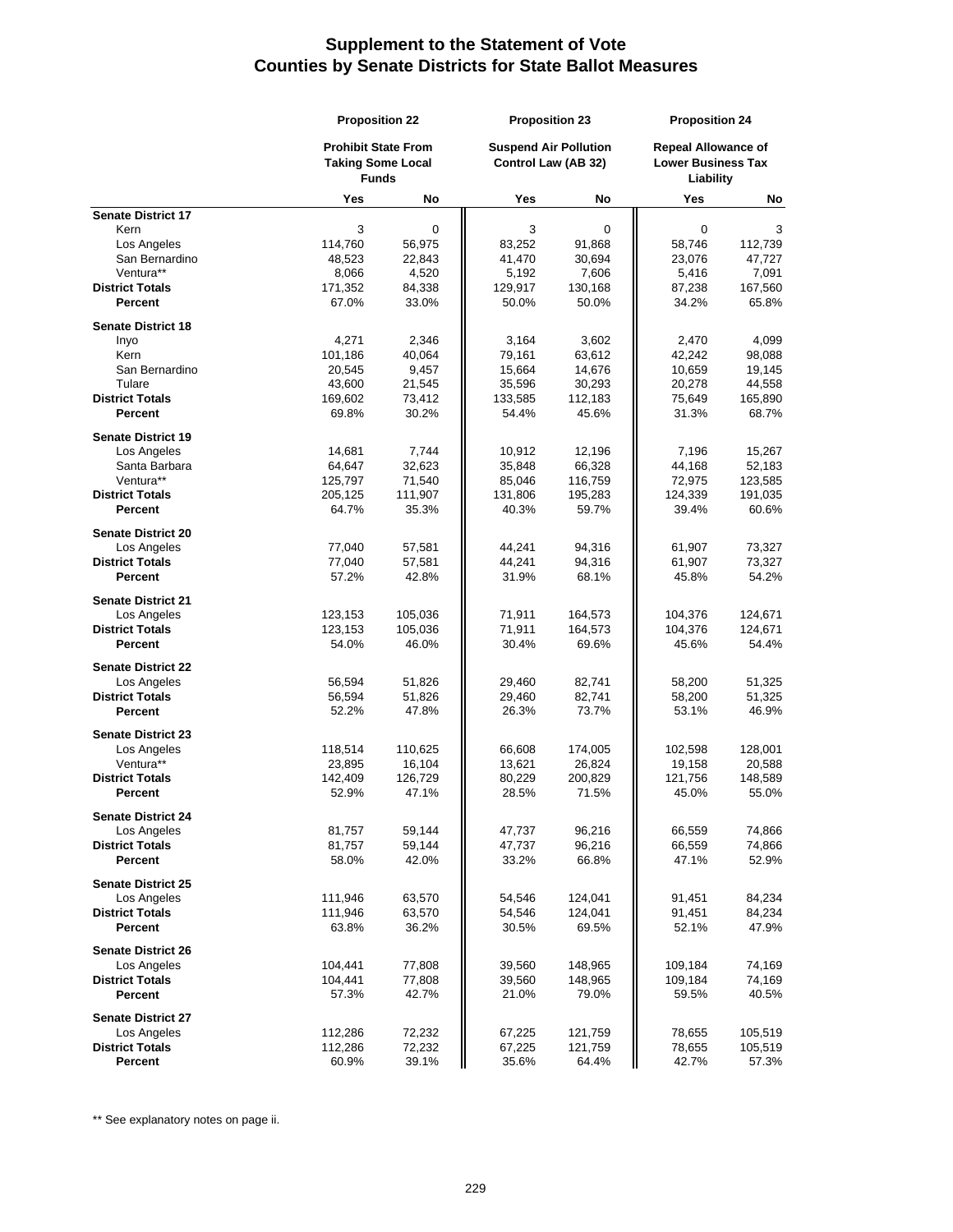|                           | <b>Proposition 22</b> |                                                                        |                                                     | <b>Proposition 23</b> |                                                                      | <b>Proposition 24</b> |  |
|---------------------------|-----------------------|------------------------------------------------------------------------|-----------------------------------------------------|-----------------------|----------------------------------------------------------------------|-----------------------|--|
|                           |                       | <b>Prohibit State From</b><br><b>Taking Some Local</b><br><b>Funds</b> | <b>Suspend Air Pollution</b><br>Control Law (AB 32) |                       | <b>Repeal Allowance of</b><br><b>Lower Business Tax</b><br>Liability |                       |  |
|                           | <b>Yes</b>            | No                                                                     | Yes                                                 | No                    | Yes                                                                  | No                    |  |
| <b>Senate District 28</b> |                       |                                                                        |                                                     |                       |                                                                      |                       |  |
| Los Angeles               | 133,312               | 109,086                                                                | 79,288                                              | 171,843               | 107,065                                                              | 135,858               |  |
| <b>District Totals</b>    | 133,312               | 109,086                                                                | 79,288                                              | 171,843               | 107,065                                                              | 135,858               |  |
| Percent                   | 55.0%                 | 45.0%                                                                  | 31.6%                                               | 68.4%                 | 44.1%                                                                | 55.9%                 |  |
| <b>Senate District 29</b> |                       |                                                                        |                                                     |                       |                                                                      |                       |  |
| Los Angeles               | 87,873                | 51,432                                                                 | 59,964                                              | 82,654                | 49,679                                                               | 89,439                |  |
| Orange                    | 46,019                | 29,074                                                                 | 42,258                                              | 34,012                | 21,553                                                               | 52,834                |  |
| San Bernardino            | 24,705                | 14,264                                                                 | 19,146                                              | 20,238                | 13,441                                                               | 25,230                |  |
| <b>District Totals</b>    | 158,597               | 94,770                                                                 | 121,368                                             | 136,904               | 84,673                                                               | 167,503               |  |
| Percent                   | 62.6%                 | 37.4%                                                                  | 47.0%                                               | 53.0%                 | 33.6%                                                                | 66.4%                 |  |
|                           |                       |                                                                        |                                                     |                       |                                                                      |                       |  |
| <b>Senate District 30</b> |                       |                                                                        |                                                     |                       |                                                                      |                       |  |
| Los Angeles               | 89,061                | 65,124                                                                 | 54,175                                              | 102,746               | 69,162                                                               | 85,016                |  |
| <b>District Totals</b>    | 89,061                | 65,124                                                                 | 54,175                                              | 102,746               | 69,162                                                               | 85,016                |  |
| Percent                   | 57.8%                 | 42.2%                                                                  | 34.5%                                               | 65.5%                 | 44.9%                                                                | 55.1%                 |  |
| <b>Senate District 31</b> |                       |                                                                        |                                                     |                       |                                                                      |                       |  |
| Riverside                 | 53,088                | 28,768                                                                 | 37,085                                              | 45,714                | 31,404                                                               | 49,793                |  |
| San Bernardino            | 110,245               | 53,342                                                                 | 81,618                                              | 84,187                | 56,463                                                               | 105,639               |  |
| <b>District Totals</b>    | 163,333               | 82,110                                                                 | 118,703                                             | 129,901               | 87,867                                                               | 155,432               |  |
| Percent                   | 66.5%                 | 33.5%                                                                  | 47.7%                                               | 52.3%                 | 36.1%                                                                | 63.9%                 |  |
|                           |                       |                                                                        |                                                     |                       |                                                                      |                       |  |
| <b>Senate District 32</b> |                       |                                                                        |                                                     |                       |                                                                      |                       |  |
| Los Angeles               | 13,654                | 8,878                                                                  | 8,126                                               | 14,784                | 9,908                                                                | 12,580                |  |
| San Bernardino            | 71,811                | 42,560                                                                 | 45,568                                              | 69,774                | 49,201                                                               | 64,131                |  |
| <b>District Totals</b>    | 85,465                | 51,438                                                                 | 53,694                                              | 84,558                | 59,109                                                               | 76,711                |  |
| <b>Percent</b>            | 62.4%                 | 37.6%                                                                  | 38.8%                                               | 61.2%                 | 43.5%                                                                | 56.5%                 |  |
| <b>Senate District 33</b> |                       |                                                                        |                                                     |                       |                                                                      |                       |  |
| Orange                    | 178,368               | 117,679                                                                | 158,136                                             | 143,363               | 87,164                                                               | 206,349               |  |
| <b>District Totals</b>    | 178,368               | 117,679                                                                | 158,136                                             | 143,363               | 87,164                                                               | 206,349               |  |
| Percent                   | 60.2%                 | 39.8%                                                                  | 52.4%                                               | 47.6%                 | 29.7%                                                                | 70.3%                 |  |
|                           |                       |                                                                        |                                                     |                       |                                                                      |                       |  |
| <b>Senate District 34</b> |                       |                                                                        |                                                     |                       |                                                                      |                       |  |
| Orange                    | 80,014                | 51,813                                                                 | 60,335                                              | 72,944                | 54,565                                                               | 76,082                |  |
| <b>District Totals</b>    | 80,014                | 51,813                                                                 | 60,335                                              | 72,944                | 54,565                                                               | 76,082                |  |
| Percent                   | 60.7%                 | 39.3%                                                                  | 45.3%                                               | 54.7%                 | 41.8%                                                                | 58.2%                 |  |
| <b>Senate District 35</b> |                       |                                                                        |                                                     |                       |                                                                      |                       |  |
| Orange                    | 178,272               | 116,144                                                                | 147,793                                             | 153,482               | 94,397                                                               | 197,653               |  |
| <b>District Totals</b>    | 178,272               | 116,144                                                                | 147,793                                             | 153,482               | 94,397                                                               | 197,653               |  |
| Percent                   | 60.6%                 | 39.4%                                                                  | 49.1%                                               | 50.9%                 | 32.3%                                                                | 67.7%                 |  |
|                           |                       |                                                                        |                                                     |                       |                                                                      |                       |  |
| <b>Senate District 36</b> |                       |                                                                        |                                                     |                       |                                                                      |                       |  |
| Riverside                 | 53,914                | 23,637                                                                 | 44,783                                              | 33,612                | 23,488                                                               | 53,358                |  |
| San Diego                 | 161,498               | 72,123                                                                 | 123,928                                             | 116,370               | 75,916                                                               | 156,397               |  |
| <b>District Totals</b>    | 215,412               | 95,760                                                                 | 168,711                                             | 149,982               | 99,404                                                               | 209,755               |  |
| Percent                   | 69.2%                 | 30.8%                                                                  | 52.9%                                               | 47.1%                 | 32.2%                                                                | 67.8%                 |  |
| <b>Senate District 37</b> |                       |                                                                        |                                                     |                       |                                                                      |                       |  |
| Riverside                 | 184,175               | 87,114                                                                 | 132,528                                             | 140,845               | 99,159                                                               | 169,330               |  |
| <b>District Totals</b>    | 184,175               | 87,114                                                                 | 132,528                                             | 140,845               | 99,159                                                               | 169,330               |  |
| Percent                   | 67.9%                 | 32.1%                                                                  | 48.5%                                               | 51.5%                 | 36.9%                                                                | 63.1%                 |  |
|                           |                       |                                                                        |                                                     |                       |                                                                      |                       |  |
| <b>Senate District 38</b> |                       |                                                                        |                                                     |                       |                                                                      |                       |  |
| Orange                    | 20,792                | 12,775                                                                 | 18,765                                              | 15,644                | 9,189                                                                | 24,131                |  |
| San Diego                 | 167,098               | 83,168                                                                 | 121,880                                             | 136,973               | 86,971                                                               | 161,805               |  |
| <b>District Totals</b>    | 187,890               | 95,943                                                                 | 140,645                                             | 152,617               | 96,160                                                               | 185,936               |  |
| Percent                   | 66.2%                 | 33.8%                                                                  | 48.0%                                               | 52.0%                 | 34.1%                                                                | 65.9%                 |  |
| <b>Senate District 39</b> |                       |                                                                        |                                                     |                       |                                                                      |                       |  |
| San Diego                 | 155,335               | 96,856                                                                 | 92,371                                              | 171,313               | 112,149                                                              | 139,924               |  |
| <b>District Totals</b>    | 155,335               | 96,856                                                                 | 92,371                                              | 171,313               | 112,149                                                              | 139,924               |  |
| Percent                   | 61.6%                 | 38.4%                                                                  | 35.0%                                               | 65.0%                 | 44.5%                                                                | 55.5%                 |  |
|                           |                       |                                                                        |                                                     |                       |                                                                      |                       |  |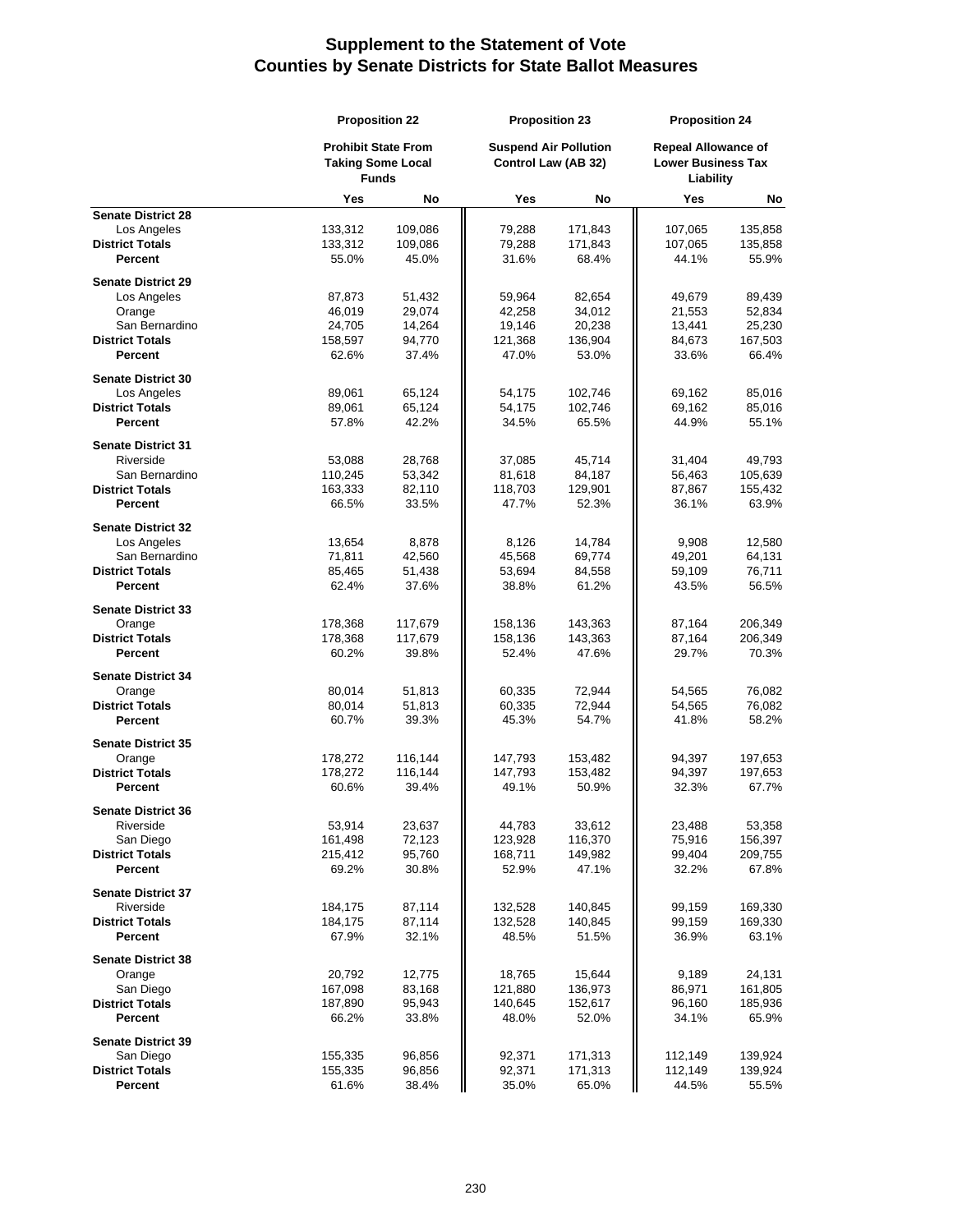|                           | <b>Proposition 22</b><br><b>Prohibit State From</b><br><b>Taking Some Local</b><br><b>Funds</b> |        | <b>Proposition 23</b><br><b>Suspend Air Pollution</b><br>Control Law (AB 32) |        | <b>Proposition 24</b><br><b>Repeal Allowance of</b><br><b>Lower Business Tax</b><br>Liability |        |
|---------------------------|-------------------------------------------------------------------------------------------------|--------|------------------------------------------------------------------------------|--------|-----------------------------------------------------------------------------------------------|--------|
|                           |                                                                                                 |        |                                                                              |        |                                                                                               |        |
|                           | Yes                                                                                             | No     | Yes                                                                          | No     | Yes                                                                                           | No     |
| <b>Senate District 40</b> |                                                                                                 |        |                                                                              |        |                                                                                               |        |
| Imperial                  | 16,223                                                                                          | 9,652  | 12,361                                                                       | 13.545 | 11.237                                                                                        | 14,289 |
| Riverside                 | 23,685                                                                                          | 12,351 | 15,887                                                                       | 20,195 | 15.450                                                                                        | 20,184 |
| San Diego                 | 70.271                                                                                          | 38.844 | 45.214                                                                       | 65,775 | 47.164                                                                                        | 61,364 |
| <b>District Totals</b>    | 110.179                                                                                         | 60.847 | 73,462                                                                       | 99,515 | 73,851                                                                                        | 95,837 |
| Percent                   | 64.4%                                                                                           | 35.6%  | 42.5%                                                                        | 57.5%  | 43.5%                                                                                         | 56.5%  |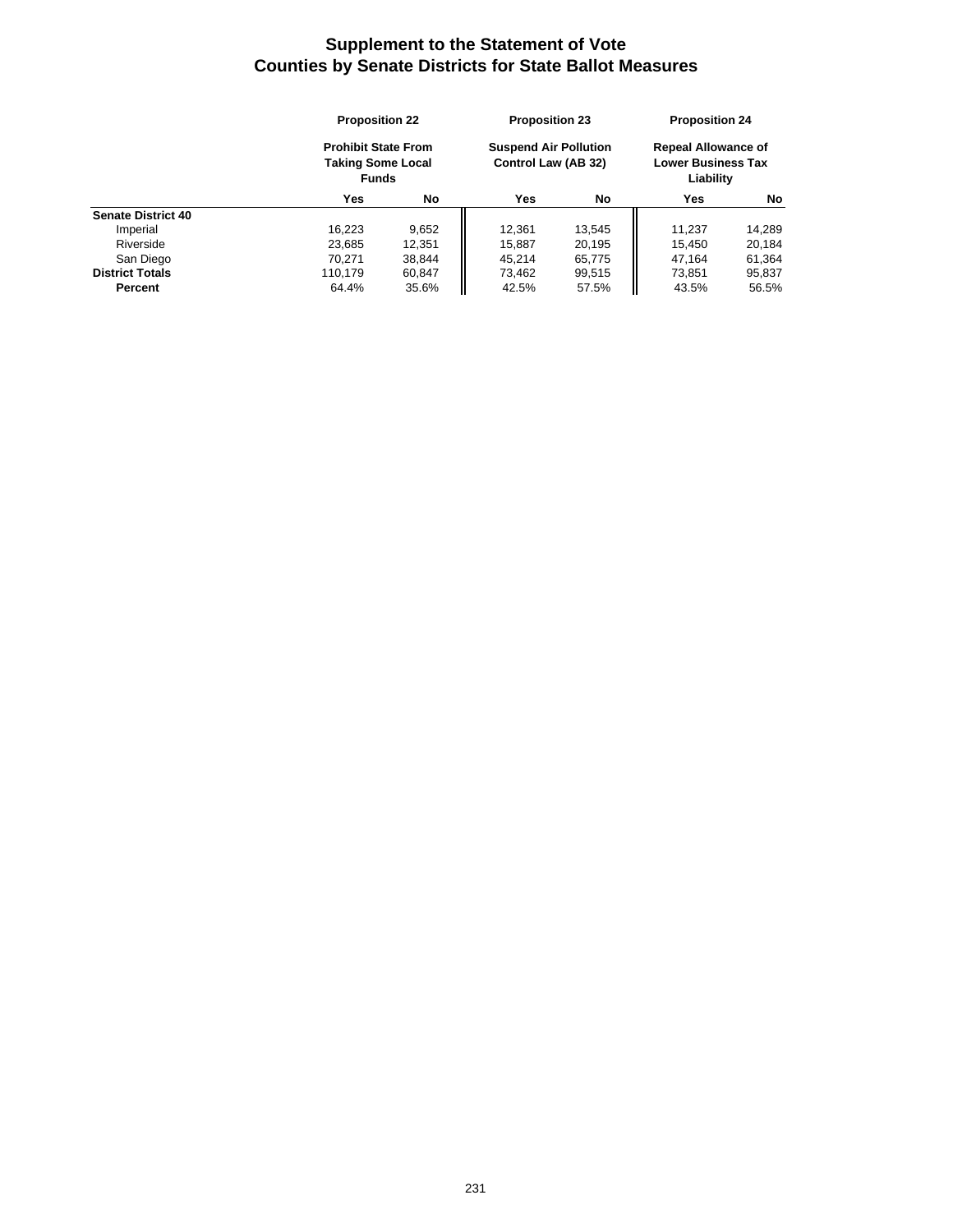|                                          | <b>Proposition 25</b>   |                    | <b>Proposition 26</b> |                                              | <b>Proposition 27</b> |                                                              |  |
|------------------------------------------|-------------------------|--------------------|-----------------------|----------------------------------------------|-----------------------|--------------------------------------------------------------|--|
|                                          | Simple Majority Vote to | <b>Pass Budget</b> |                       | 2/3 Vote for Some<br><b>State/Local Fees</b> |                       | <b>Eliminate State</b><br>Redistricting<br><b>Commission</b> |  |
|                                          | Yes                     | No                 | Yes                   | No                                           | Yes                   | No                                                           |  |
| <b>Senate District 1</b>                 |                         |                    |                       |                                              |                       |                                                              |  |
| Alpine                                   | 315                     | 220                | 241                   | 283                                          | 221                   | 299                                                          |  |
| Amador                                   | 7,655                   | 8,195              | 9,176                 | 6,320                                        | 4,916                 | 10,423                                                       |  |
| Calaveras                                | 9,811                   | 9,527              | 11,277                | 7,600                                        | 6,244                 | 12,416                                                       |  |
| El Dorado                                | 33,571                  | 40,941             | 42,509                | 29,782                                       | 22,469                | 48,635                                                       |  |
| Lassen                                   | 3,974                   | 5,064              | 5,648                 | 3,264                                        | 3,277                 | 5,465                                                        |  |
| Modoc                                    | 1,372                   | 2,324              | 2,474                 | 1,188                                        | 1,024                 | 2,602                                                        |  |
| Mono                                     | 2,102                   | 2,005              | 2,226                 | 1,827                                        | 1,342                 | 2,649                                                        |  |
| Nevada                                   | 4,167                   | 3,334              | 3,496                 | 3,820                                        | 2,405                 | 4,826                                                        |  |
| Placer                                   | 37,250                  | 42,036             | 45,007                | 32,057                                       | 24,611                | 51,319                                                       |  |
| Plumas                                   | 4,575                   | 4,422              | 5,381                 | 3,431                                        | 2,940                 | 5,778                                                        |  |
| Sacramento                               | 76,069                  | 78,133             | 83,588                | 66,688                                       | 49,056                | 97,669                                                       |  |
| Sierra                                   | 861                     | 907                | 1,015                 | 713                                          | 604                   | 1,087                                                        |  |
| <b>District Totals</b>                   | 181,722                 | 197,108            | 212,038               | 156,973                                      | 119,109               | 243,168                                                      |  |
| <b>Percent</b>                           | 48.0%                   | 52.0%              | 57.5%                 | 42.5%                                        | 32.9%                 | 67.1%                                                        |  |
| <b>Senate District 2</b>                 |                         |                    |                       |                                              |                       |                                                              |  |
| Humboldt                                 | 27,962                  | 19,524             | 19,892                | 26,489                                       | 17,118                | 27,792                                                       |  |
| Lake                                     | 11,272                  | 8,816              | 11,227                | 8,568                                        | 7,856                 | 11,661                                                       |  |
| Mendocino                                | 19,312                  | 11,013             | 12,350                | 17,296                                       | 11,517                | 17,433                                                       |  |
| Napa                                     | 26,728                  | 17,883             | 22,127                | 21,241                                       | 16,072                | 26,513                                                       |  |
| Solano                                   | 31,496                  | 18,851             | 24,243                | 24,977                                       | 21,104                | 27,398                                                       |  |
| Sonoma                                   | 75,026                  | 35,424             | 43,484                | 64,343                                       | 41,263                | 64,204                                                       |  |
| <b>District Totals</b>                   | 191,796                 | 111,511            | 133,323               | 162,914                                      | 114,930               | 175,001                                                      |  |
| <b>Percent</b>                           | 63.2%                   | 36.8%              | 45.0%                 | 55.0%                                        | 39.6%                 | 60.4%                                                        |  |
| <b>Senate District 3</b>                 |                         |                    |                       |                                              |                       |                                                              |  |
| Marin                                    | 72,611                  | 33,546             | 35,203                | 68,371                                       | 35,089                | 66,117                                                       |  |
| San Francisco                            | 119,047                 | 30,653             | 38,312                | 107,778                                      | 72,960                | 69,375                                                       |  |
| Sonoma                                   | 41,796                  | 21,681             | 27,038                | 34,950                                       | 24,688                | 35,898                                                       |  |
| <b>District Totals</b>                   | 233,454                 | 85,880             | 100,553               | 211,099                                      | 132,737               | 171,390                                                      |  |
| Percent                                  | 73.1%                   | 26.9%              | 32.3%                 | 67.7%                                        | 43.6%                 | 56.4%                                                        |  |
| <b>Senate District 4</b>                 |                         |                    |                       |                                              |                       |                                                              |  |
| <b>Butte</b>                             | 35,359                  | 37,400             | 36,980                | 34,148                                       | 23,495                | 46,542                                                       |  |
| Colusa                                   | 2,004                   | 3,052              | 3,209                 | 1,776                                        | 1,604                 | 3,321                                                        |  |
| Del Norte                                | 4,070                   | 3,696              | 4,466                 | 3,180                                        | 3,146                 | 4,455                                                        |  |
| Glenn                                    | 2,970                   | 4,690              | 4,668                 | 2,892                                        | 2,404                 | 5,066                                                        |  |
| Nevada                                   | 18,449                  | 18,315             | 20,000                | 16,047                                       | 10,904                | 24,704                                                       |  |
| Placer                                   | 26,561                  | 31,106             | 33,756                | 22,350                                       | 18,030                | 37,548                                                       |  |
| Shasta                                   | 25,139                  | 37,583             | 38,287                | 23,546                                       | 20,066                | 40,786                                                       |  |
| Siskiyou                                 | 8,262                   | 9,206              | 9,638                 | 7,487                                        | 6,067                 | 10,766                                                       |  |
| Sutter                                   | 10,427                  | 14,095             | 15,580                | 8,374                                        | 9,036                 | 14,526                                                       |  |
| Tehama                                   | 7,969                   | 11,627             | 11,956                | 7,323                                        | 6,378                 | 12,719                                                       |  |
| Trinity                                  | 2,634                   | 2,674              | 2,795                 | 2,428                                        | 1,744                 | 3,403                                                        |  |
| Yuba                                     | 7,489                   | 8,370              | 9,959                 | 5,601                                        | 5,573                 | 9,821                                                        |  |
| <b>District Totals</b><br><b>Percent</b> | 151,333                 | 181,814            | 191,294               | 135,152                                      | 108,447               | 213,657                                                      |  |
|                                          | 45.4%                   | 54.6%              | 58.6%                 | 41.4%                                        | 33.7%                 | 66.3%                                                        |  |
| <b>Senate District 5</b>                 |                         |                    |                       |                                              |                       |                                                              |  |
| Sacramento                               | 11,907                  | 7,687              | 10,015                | 9,103                                        | 7,958                 | 10,359                                                       |  |
| San Joaquin                              | 60,582                  | 40,918             | 53,115                | 46,308                                       | 47,766                | 50,224                                                       |  |
| Solano                                   | 36,380                  | 27,808             | 35,669                | 27,217                                       | 25,888                | 36,134                                                       |  |
| Yolo                                     | 36,041                  | 21,626             | 23,384                | 32,939                                       | 19,902                | 35,210                                                       |  |
| <b>District Totals</b>                   | 144,910                 | 98,039             | 122,183               | 115,567                                      | 101,514               | 131,927                                                      |  |
| Percent                                  | 59.6%                   | 40.4%              | 51.4%                 | 48.6%                                        | 43.5%                 | 56.5%                                                        |  |
| <b>Senate District 6</b>                 |                         |                    |                       |                                              |                       |                                                              |  |
| Sacramento                               | 141,455                 | 93,262             | 111,990               | 116,460                                      | 90,253                | 133,620                                                      |  |
| <b>District Totals</b>                   | 141,455                 | 93,262             | 111,990               | 116,460                                      | 90,253                | 133,620                                                      |  |
| Percent                                  | 60.3%                   | 39.7%              | 49.0%                 | 51.0%                                        | 40.3%                 | 59.7%                                                        |  |
| <b>Senate District 7</b>                 |                         |                    |                       |                                              |                       |                                                              |  |
| Contra Costa                             | 193,377                 | 118,203            | 143,851               | 161,495                                      | 125,845               | 174,460                                                      |  |
| <b>District Totals</b>                   | 193,377                 | 118,203            | 143,851               | 161,495                                      | 125,845               | 174,460                                                      |  |
| Percent                                  | 62.1%                   | 37.9%              | 47.1%                 | 52.9%                                        | 41.9%                 | 58.1%                                                        |  |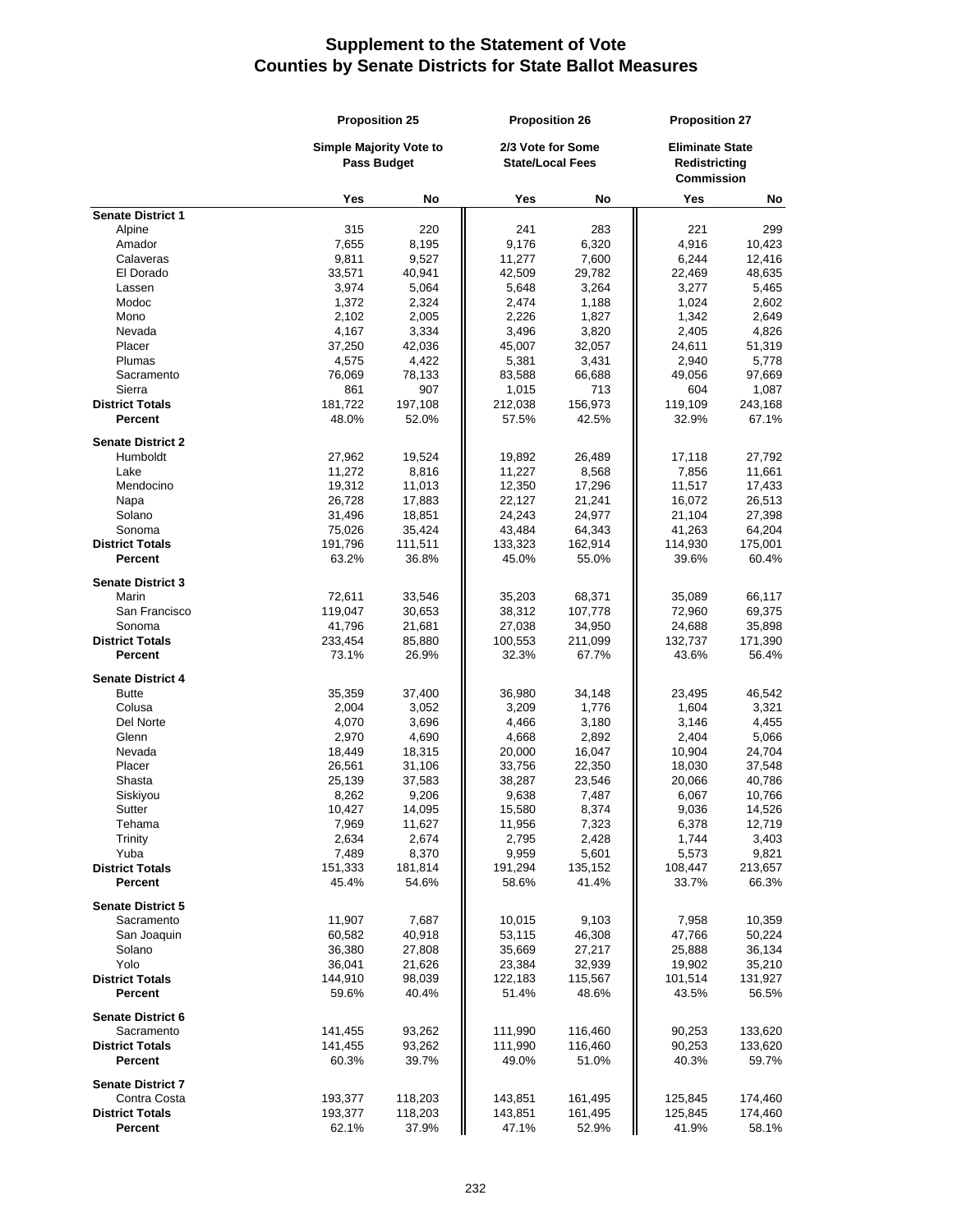|                                     | <b>Proposition 25</b>                                |                 | <b>Proposition 26</b>                        |                  | <b>Proposition 27</b>                                        |                  |
|-------------------------------------|------------------------------------------------------|-----------------|----------------------------------------------|------------------|--------------------------------------------------------------|------------------|
|                                     | <b>Simple Majority Vote to</b><br><b>Pass Budget</b> |                 | 2/3 Vote for Some<br><b>State/Local Fees</b> |                  | <b>Eliminate State</b><br>Redistricting<br><b>Commission</b> |                  |
|                                     | Yes                                                  | No              | Yes                                          | No               | Yes                                                          | No               |
| <b>Senate District 8</b>            |                                                      |                 |                                              |                  |                                                              |                  |
| San Francisco                       | 77,212                                               | 32,320          | 37,935                                       | 68,964           | 50,627                                                       | 53,125           |
| San Mateo                           | 94,848                                               | 50,651          | 60,397                                       | 81,934           | 62,677                                                       | 75,613           |
| <b>District Totals</b><br>Percent   | 172,060<br>67.5%                                     | 82,971<br>32.5% | 98,332<br>39.5%                              | 150,898<br>60.5% | 113,304<br>46.8%                                             | 128,738<br>53.2% |
|                                     |                                                      |                 |                                              |                  |                                                              |                  |
| <b>Senate District 9</b>            |                                                      |                 |                                              |                  |                                                              |                  |
| Alameda                             | 195,028                                              | 63,603          | 78,180                                       | 175,529          | 113,807                                                      | 132,445          |
| Contra Costa                        | 13,490                                               | 4,568           | 6,590                                        | 11,317           | 9,827                                                        | 7,713            |
| <b>District Totals</b>              | 208,518                                              | 68,171          | 84,770                                       | 186,846          | 123,634                                                      | 140,158          |
| Percent                             | 75.4%                                                | 24.6%           | 31.2%                                        | 68.8%            | 46.9%                                                        | 53.1%            |
| <b>Senate District 10</b>           |                                                      |                 |                                              |                  |                                                              |                  |
| Alameda                             | 113,942                                              | 64,775          | 82,945                                       | 92,894           | 82,382                                                       | 90,338           |
| Santa Clara                         | 20,746                                               | 13,455          | 18,187                                       | 15,367           | 16,178                                                       | 16,376           |
| <b>District Totals</b>              | 134,688                                              | 78,230          | 101,132                                      | 108,261          | 98,560                                                       | 106,714          |
| Percent                             | 63.3%                                                | 36.7%           | 48.3%                                        | 51.7%            | 48.0%                                                        | 52.0%            |
| <b>Senate District 11</b>           |                                                      |                 |                                              |                  |                                                              |                  |
| San Mateo                           | 42,269                                               | 21,507          | 23,794                                       | 38,523           | 22,355                                                       | 38,607           |
| Santa Clara                         | 108,526                                              | 62,969          | 74,162                                       | 93,340           | 58,406                                                       | 104,207          |
| Santa Cruz                          | 39,753                                               | 14,715          | 17,179                                       | 36,108           | 21,067                                                       | 30,740           |
| <b>District Totals</b>              | 190,548                                              | 99,191          | 115,135                                      | 167,971          | 101,828                                                      | 173,554          |
| Percent                             | 65.8%                                                | 34.2%           | 40.7%                                        | 59.3%            | 37.0%                                                        | 63.0%            |
| <b>Senate District 12</b>           |                                                      |                 |                                              |                  |                                                              |                  |
| Madera                              | 5,495                                                | 5,796           | 6,505                                        | 4,653            | 4,699                                                        | 6,239            |
| Merced                              | 23,084                                               | 22,753          | 26,480                                       | 18,630           | 18,534                                                       | 26,051           |
| Monterey                            | 22,874                                               | 13,779          | 16,417                                       | 19,296           | 19,612                                                       | 15,810           |
| San Benito                          | 8,635                                                | 6,680           | 8,014                                        | 6,982            | 6,684                                                        | 8,089            |
| Stanislaus                          | 37,435                                               | 31,531          | 38,703                                       | 29,071           | 27,094                                                       | 39,431           |
| <b>District Totals</b>              | 97,523                                               | 80,539          | 96,119                                       | 78,632           | 76,623                                                       | 95,620           |
| Percent                             | 54.8%                                                | 45.2%           | 55.0%                                        | 45.0%            | 44.5%                                                        | 55.5%            |
| <b>Senate District 13</b>           |                                                      |                 |                                              |                  |                                                              |                  |
| Santa Clara                         | 126,176                                              | 69,477          | 89,770                                       | 102,055          | 82,753                                                       | 103,391          |
| <b>District Totals</b>              | 126,176                                              | 69,477          | 89,770                                       | 102,055          | 82,753                                                       | 103,391          |
| Percent                             | 64.5%                                                | 35.5%           | 46.8%                                        | 53.2%            | 44.5%                                                        | 55.5%            |
|                                     |                                                      |                 |                                              |                  |                                                              |                  |
| <b>Senate District 14</b><br>Fresno | 58,418                                               | 81,990          | 87,653                                       | 50,030           | 41,384                                                       | 94,124           |
| Madera                              | 8,391                                                | 13,564          | 14,637                                       | 7,073            | 6,738                                                        | 14,610           |
| Mariposa                            | 3,535                                                | 4,469           | 4,703                                        | 3,125            | 2,411                                                        | 5,310            |
| San Joaquin                         | 24,326                                               | 26,896          | 30,665                                       | 19,264           | 18,301                                                       | 30,310           |
| Stanislaus                          | 22,094                                               | 24,945          | 29,256                                       | 17,008           | 16,101                                                       | 29,307           |
| Tuolumne                            | 11,297                                               | 10,460          | 12,166                                       | 9,015            | 6,985                                                        | 14,015           |
| <b>District Totals</b>              | 128,061                                              | 162,324         | 179,080                                      | 105,515          | 91,920                                                       | 187,676          |
| Percent                             | 44.1%                                                | 55.9%           | 62.9%                                        | 37.1%            | 32.9%                                                        | 67.1%            |
| <b>Senate District 15</b>           |                                                      |                 |                                              |                  |                                                              |                  |
| Monterey                            | 37,045                                               | 22,803          | 27,071                                       | 30,910           | 24,283                                                       | 33,084           |
| San Luis Obispo                     | 52,531                                               | 46,362          | 50,786                                       | 45,735           | 33,371                                                       | 60,311           |
| Santa Barbara                       | 11,707                                               | 13,276          | 14,131                                       | 10,550           | 10,106                                                       | 14,375           |
| Santa Clara                         | 44,312                                               | 32,776          | 38,587                                       | 36,615           | 24.988                                                       | 48,280           |
| Santa Cruz                          | 23,099                                               | 13,049          | 14,678                                       | 20,877           | 13,909                                                       | 21,194           |
| <b>District Totals</b>              | 168,694                                              | 128,266         | 145,253                                      | 144,687          | 106,657                                                      | 177,244          |
| Percent                             | 56.8%                                                | 43.2%           | 50.1%                                        | 49.9%            | 37.6%                                                        | 62.4%            |
| <b>Senate District 16</b>           |                                                      |                 |                                              |                  |                                                              |                  |
| Fresno                              | 28,083                                               | 23,322          | 28,109                                       | 22,599           | 22,237                                                       | 27,649           |
| Kern                                | 13,860                                               | 11,966          | 13,343                                       | 12,159           | 12,330                                                       | 12,994           |
| Kings                               | 11,474                                               | 14,225          | 16,121                                       | 9,222            | 10,079                                                       | 15,091           |
| Tulare                              | 5,735                                                | 7,096           | 7,745                                        | 5,011            | 5,189                                                        | 7,333            |
| <b>District Totals</b>              | 59,152                                               | 56,609          | 65,318                                       | 48,991           | 49,835                                                       | 63,067           |
| <b>Percent</b>                      | 51.1%                                                | 48.9%           | 57.1%                                        | 42.9%            | 44.1%                                                        | 55.9%            |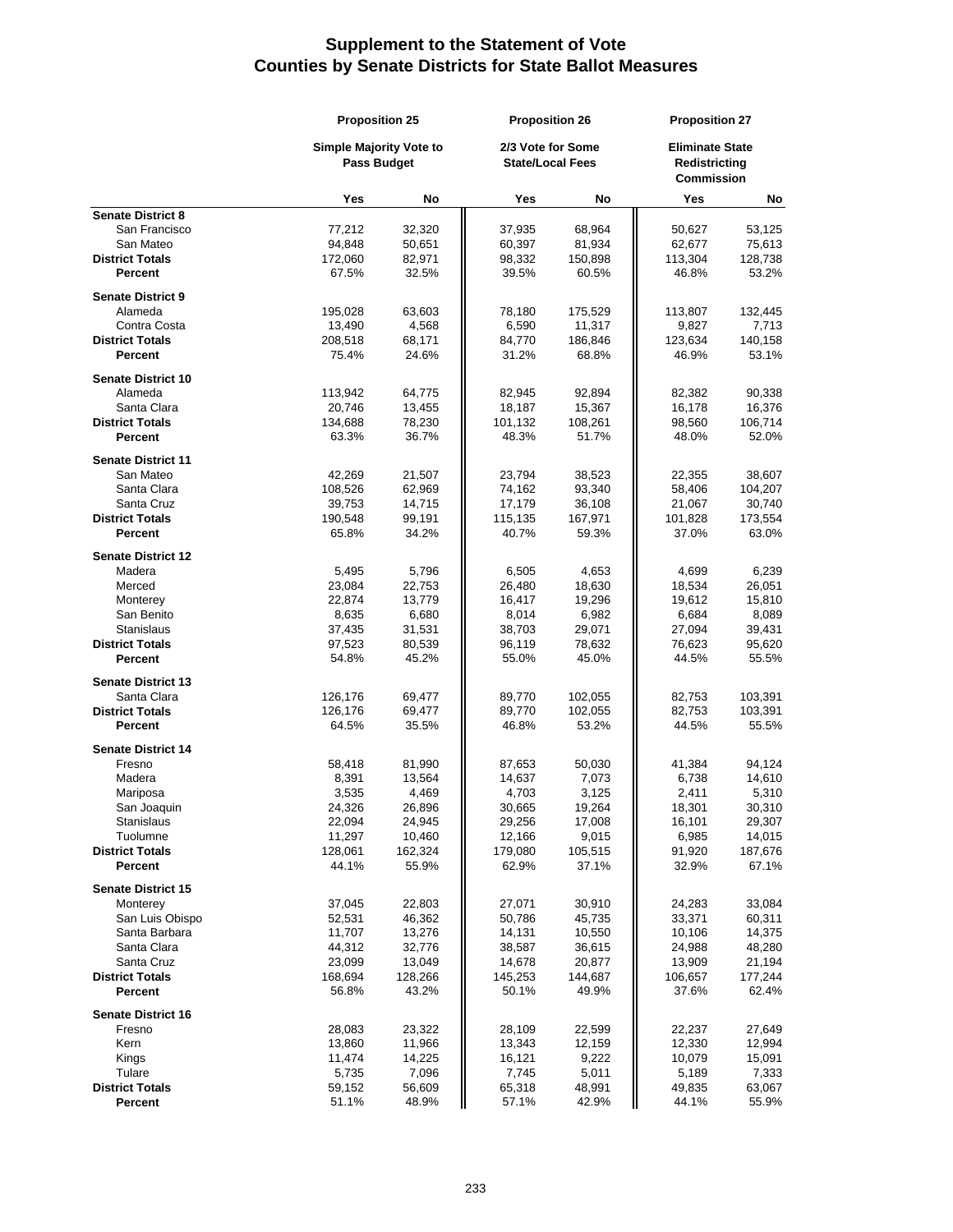|                                          |                                                      | <b>Proposition 25</b> |                                              | <b>Proposition 26</b> |                                                       | <b>Proposition 27</b> |  |
|------------------------------------------|------------------------------------------------------|-----------------------|----------------------------------------------|-----------------------|-------------------------------------------------------|-----------------------|--|
|                                          | <b>Simple Majority Vote to</b><br><b>Pass Budget</b> |                       | 2/3 Vote for Some<br><b>State/Local Fees</b> |                       | <b>Eliminate State</b><br>Redistrictina<br>Commission |                       |  |
|                                          | Yes                                                  | No                    | Yes                                          | No                    | Yes                                                   | No                    |  |
| <b>Senate District 17</b>                |                                                      |                       |                                              |                       |                                                       |                       |  |
| Kern                                     | 0                                                    | 3                     | 3                                            | 0                     | 0                                                     | 3                     |  |
| Los Angeles                              | 76,662                                               | 95,531                | 104,184                                      | 66,534                | 62,244                                                | 105,448               |  |
| San Bernardino                           | 29,725                                               | 41,810                | 48,843                                       | 22,150                | 27,541                                                | 42,550                |  |
| Ventura**<br><b>District Totals</b>      | 6,817<br>113,204                                     | 5,877<br>143,221      | 6,566<br>159,596                             | 5,653<br>94,337       | 5,181<br>94,966                                       | 6,858<br>154,859      |  |
| Percent                                  | 44.1%                                                | 55.9%                 | 62.8%                                        | 37.2%                 | 38.0%                                                 | 62.0%                 |  |
| <b>Senate District 18</b>                |                                                      |                       |                                              |                       |                                                       |                       |  |
| Inyo                                     | 3,224                                                | 3,492                 | 3,855                                        | 2,707                 | 2,029                                                 | 4,430                 |  |
| Kern                                     | 57,851                                               | 84,407                | 93,648                                       | 46,929                | 48,537                                                | 89,549                |  |
| San Bernardino                           | 13,987                                               | 16,082                | 19,688                                       | 10,167                | 11,760                                                | 17,726                |  |
| Tulare                                   | 27,982                                               | 37,780                | 42,575                                       | 22,346                | 21,931                                                | 41,815                |  |
| <b>District Totals</b>                   | 103,044                                              | 141,761               | 159,766                                      | 82,149                | 84,257                                                | 153,520               |  |
| Percent                                  | 42.1%                                                | 57.9%                 | 66.0%                                        | 34.0%                 | 35.4%                                                 | 64.6%                 |  |
| <b>Senate District 19</b>                |                                                      |                       |                                              |                       |                                                       |                       |  |
| Los Angeles                              | 9,904                                                | 12,774                | 13,829                                       | 8,524                 | 7,327                                                 | 14,539                |  |
| Santa Barbara                            | 54,268                                               | 43,874                | 45,370                                       | 50,892                | 34,178                                                | 60,765                |  |
| Ventura**                                | 95,706                                               | 104,072               | 108,294                                      | 84,633                | 66,762                                                | 123,119               |  |
| <b>District Totals</b>                   | 159,878                                              | 160,720               | 167,493                                      | 144,049               | 108,267                                               | 198,423               |  |
| <b>Percent</b>                           | 49.9%                                                | 50.1%                 | 53.8%                                        | 46.2%                 | 35.3%                                                 | 64.7%                 |  |
| <b>Senate District 20</b>                |                                                      |                       |                                              |                       |                                                       |                       |  |
| Los Angeles                              | 77,013                                               | 58,363                | 63,403                                       | 71,280                | 62,312                                                | 70.862                |  |
| <b>District Totals</b>                   | 77,013                                               | 58,363                | 63,403                                       | 71,280                | 62,312                                                | 70,862                |  |
| Percent                                  | 56.9%                                                | 43.1%                 | 47.1%                                        | 52.9%                 | 46.8%                                                 | 53.2%                 |  |
| <b>Senate District 21</b>                |                                                      |                       |                                              |                       |                                                       |                       |  |
| Los Angeles                              | 137,358                                              | 94,271                | 103,042                                      | 126,093               | 89,985                                                | 135,446               |  |
| <b>District Totals</b><br>Percent        | 137,358<br>59.3%                                     | 94,271<br>40.7%       | 103,042<br>45.0%                             | 126,093<br>55.0%      | 89,985<br>39.9%                                       | 135,446<br>60.1%      |  |
|                                          |                                                      |                       |                                              |                       |                                                       |                       |  |
| <b>Senate District 22</b><br>Los Angeles | 72,031                                               | 37,668                | 44,348                                       | 63,997                | 54,491                                                | 52,358                |  |
| <b>District Totals</b>                   | 72,031                                               | 37,668                | 44,348                                       | 63,997                | 54,491                                                | 52,358                |  |
| Percent                                  | 65.7%                                                | 34.3%                 | 40.9%                                        | 59.1%                 | 51.0%                                                 | 49.0%                 |  |
|                                          |                                                      |                       |                                              |                       |                                                       |                       |  |
| <b>Senate District 23</b><br>Los Angeles |                                                      | 88,310                | 96,361                                       | 133,321               | 88,891                                                | 135,926               |  |
| Ventura**                                | 144,409<br>24,109                                    | 16,163                | 18,786                                       | 20,141                | 18,981                                                | 19,491                |  |
| <b>District Totals</b>                   | 168,518                                              | 104,473               | 115,147                                      | 153,462               | 107,872                                               | 155,417               |  |
| <b>Percent</b>                           | 61.7%                                                | 38.3%                 | 42.9%                                        | 57.1%                 | 41.0%                                                 | 59.0%                 |  |
|                                          |                                                      |                       |                                              |                       |                                                       |                       |  |
| <b>Senate District 24</b><br>Los Angeles | 82,168                                               | 59,113                | 68,627                                       | 72,021                | 67,774                                                | 70,943                |  |
| <b>District Totals</b>                   | 82,168                                               | 59,113                | 68,627                                       | 72,021                | 67,774                                                | 70,943                |  |
| Percent                                  | 58.2%                                                | 41.8%                 | 48.8%                                        | 51.2%                 | 48.9%                                                 | 51.1%                 |  |
| <b>Senate District 25</b>                |                                                      |                       |                                              |                       |                                                       |                       |  |
| Los Angeles                              | 110,782                                              | 65,301                | 90,833                                       | 83,958                | 90,833                                                | 80,987                |  |
| <b>District Totals</b>                   | 110,782                                              | 65,301                | 90,833                                       | 83,958                | 90,833                                                | 80,987                |  |
| Percent                                  | 62.9%                                                | 37.1%                 | 52.0%                                        | 48.0%                 | 52.9%                                                 | 47.1%                 |  |
| <b>Senate District 26</b>                |                                                      |                       |                                              |                       |                                                       |                       |  |
| Los Angeles                              | 134,258                                              | 50,098                | 76,025                                       | 106,546               | 99,473                                                | 79,765                |  |
| <b>District Totals</b>                   | 134,258                                              | 50,098                | 76,025                                       | 106,546               | 99,473                                                | 79,765                |  |
| Percent                                  | 72.8%                                                | 27.2%                 | 41.6%                                        | 58.4%                 | 55.5%                                                 | 44.5%                 |  |
| <b>Senate District 27</b>                |                                                      |                       |                                              |                       |                                                       |                       |  |
| Los Angeles                              | 99,544                                               | 84,585                | 96,704                                       | 85,967                | 77,297                                                | 101,561               |  |
| <b>District Totals</b>                   | 99,544                                               | 84,585                | 96,704                                       | 85,967                | 77,297                                                | 101,561               |  |
| Percent                                  | 54.1%                                                | 45.9%                 | 52.9%                                        | 47.1%                 | 43.2%                                                 | 56.8%                 |  |

\*\* See explanatory notes on page ii.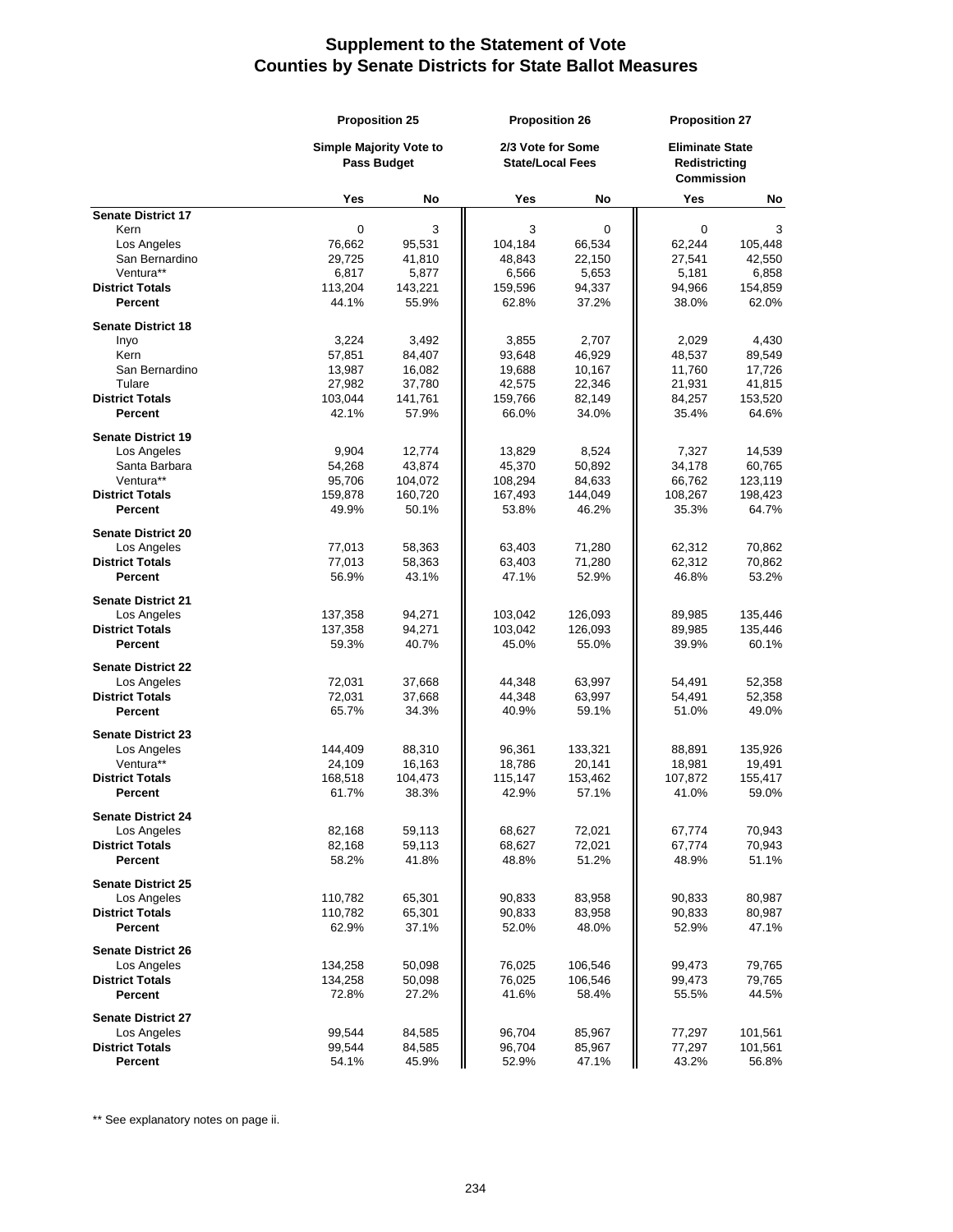|                           | <b>Proposition 25</b><br>Simple Majority Vote to<br><b>Pass Budget</b> |         | <b>Proposition 26</b><br>2/3 Vote for Some<br><b>State/Local Fees</b> |         | <b>Proposition 27</b><br><b>Eliminate State</b><br>Redistricting<br>Commission |         |
|---------------------------|------------------------------------------------------------------------|---------|-----------------------------------------------------------------------|---------|--------------------------------------------------------------------------------|---------|
|                           |                                                                        |         |                                                                       |         |                                                                                |         |
|                           | Yes                                                                    | No      | Yes                                                                   | No      | Yes                                                                            | No      |
| <b>Senate District 28</b> |                                                                        |         |                                                                       |         |                                                                                |         |
| Los Angeles               | 142,297                                                                | 102,617 | 115,059                                                               | 127,379 | 96,938                                                                         | 140,672 |
| <b>District Totals</b>    | 142,297                                                                | 102,617 | 115,059                                                               | 127,379 | 96,938                                                                         | 140,672 |
| <b>Percent</b>            | 58.1%                                                                  | 41.9%   | 47.5%                                                                 | 52.5%   | 40.8%                                                                          | 59.2%   |
| <b>Senate District 29</b> |                                                                        |         |                                                                       |         |                                                                                |         |
| Los Angeles               | 66,434                                                                 | 73,557  | 79,440                                                                | 59,579  | 47,408                                                                         | 89,689  |
| Orange                    | 29,086                                                                 | 46,421  | 49,878                                                                | 24,451  | 24,389                                                                         | 48,527  |
| San Bernardino            | 17,541                                                                 | 21,425  | 23,867                                                                | 14,770  | 14,994                                                                         | 23,135  |
| <b>District Totals</b>    | 113,061                                                                | 141,403 | 153,185                                                               | 98,800  | 86,791                                                                         | 161,351 |
| Percent                   | 44.4%                                                                  | 55.6%   | 60.8%                                                                 | 39.2%   | 35.0%                                                                          | 65.0%   |
| <b>Senate District 30</b> |                                                                        |         |                                                                       |         |                                                                                |         |
| Los Angeles               | 87,503                                                                 | 66,420  | 75,585                                                                | 77,254  | 73,098                                                                         | 77,479  |
| <b>District Totals</b>    | 87,503                                                                 | 66,420  | 75,585                                                                | 77,254  | 73,098                                                                         | 77,479  |
| Percent                   | 56.8%                                                                  | 43.2%   | 49.5%                                                                 | 50.5%   | 48.5%                                                                          | 51.5%   |
|                           |                                                                        |         |                                                                       |         |                                                                                |         |
| <b>Senate District 31</b> |                                                                        |         |                                                                       |         |                                                                                |         |
| Riverside                 | 40,673                                                                 | 41,485  | 47,725                                                                | 33,881  | 32,157                                                                         | 47,010  |
| San Bernardino            | 75,234                                                                 | 88,688  | 100,422                                                               | 61,778  | 59,869                                                                         | 100,122 |
| <b>District Totals</b>    | 115,907                                                                | 130,173 | 148,147                                                               | 95,659  | 92,026                                                                         | 147,132 |
| Percent                   | 47.1%                                                                  | 52.9%   | 60.8%                                                                 | 39.2%   | 38.5%                                                                          | 61.5%   |
| <b>Senate District 32</b> |                                                                        |         |                                                                       |         |                                                                                |         |
| Los Angeles               | 12,507                                                                 | 9,655   | 11,251                                                                | 10,899  | 10,110                                                                         | 11,574  |
| San Bernardino            | 63,565                                                                 | 50,573  | 62,076                                                                | 51,116  | 54,586                                                                         | 57,048  |
| <b>District Totals</b>    | 76,072                                                                 | 60,228  | 73,327                                                                | 62,015  | 64,696                                                                         | 68,622  |
| Percent                   | 55.8%                                                                  | 44.2%   | 54.2%                                                                 | 45.8%   | 48.5%                                                                          | 51.5%   |
|                           |                                                                        |         |                                                                       |         |                                                                                |         |
| <b>Senate District 33</b> |                                                                        |         |                                                                       |         |                                                                                |         |
| Orange                    | 122,944                                                                | 174,932 | 193,274                                                               | 100,093 | 95,764                                                                         | 191,538 |
| <b>District Totals</b>    | 122,944                                                                | 174,932 | 193,274                                                               | 100,093 | 95,764                                                                         | 191,538 |
| Percent                   | 41.3%                                                                  | 58.7%   | 65.9%                                                                 | 34.1%   | 33.3%                                                                          | 66.7%   |
| <b>Senate District 34</b> |                                                                        |         |                                                                       |         |                                                                                |         |
| Orange                    | 68,272                                                                 | 63,042  | 77,192                                                                | 53,205  | 63,091                                                                         | 65,506  |
| <b>District Totals</b>    | 68,272                                                                 | 63,042  | 77,192                                                                | 53,205  | 63,091                                                                         | 65,506  |
| Percent                   | 52.0%                                                                  | 48.0%   | 59.2%                                                                 | 40.8%   | 49.1%                                                                          | 50.9%   |
|                           |                                                                        |         |                                                                       |         |                                                                                |         |
| <b>Senate District 35</b> |                                                                        |         |                                                                       |         |                                                                                |         |
| Orange                    | 129,913                                                                | 166,522 | 183,022                                                               | 108,880 | 98,778                                                                         | 186,543 |
| <b>District Totals</b>    | 129,913<br>43.8%                                                       | 166,522 | 183,022                                                               | 108,880 | 98,778                                                                         | 186,543 |
| Percent                   |                                                                        | 56.2%   | 62.7%                                                                 | 37.3%   | 34.6%                                                                          | 65.4%   |
| <b>Senate District 36</b> |                                                                        |         |                                                                       |         |                                                                                |         |
| Riverside                 | 31,457                                                                 | 46,319  | 53,568                                                                | 23,571  | 25,942                                                                         | 48,814  |
| San Diego                 | 99,712                                                                 | 137,516 | 149,478                                                               | 82,633  | 76,903                                                                         | 149,731 |
| <b>District Totals</b>    | 131,169                                                                | 183,835 | 203,046                                                               | 106,204 | 102,845                                                                        | 198,545 |
| Percent                   | 41.6%                                                                  | 58.4%   | 65.7%                                                                 | 34.3%   | 34.1%                                                                          | 65.9%   |
| <b>Senate District 37</b> |                                                                        |         |                                                                       |         |                                                                                |         |
| Riverside                 | 131,855                                                                | 139,815 | 169,976                                                               | 99,654  | 110,146                                                                        | 151,536 |
| <b>District Totals</b>    | 131,855                                                                | 139,815 | 169,976                                                               | 99,654  | 110,146                                                                        | 151,536 |
| Percent                   | 48.5%                                                                  | 51.5%   | 63.0%                                                                 | 37.0%   | 42.1%                                                                          | 57.9%   |
|                           |                                                                        |         |                                                                       |         |                                                                                |         |
| <b>Senate District 38</b> |                                                                        |         |                                                                       |         |                                                                                |         |
| Orange                    | 13,252                                                                 | 20,590  | 22,379                                                                | 10,836  | 10,362                                                                         | 22,089  |
| San Diego                 | 115,117                                                                | 138,921 | 152,424                                                               | 96,129  | 85,421                                                                         | 156,479 |
| <b>District Totals</b>    | 128,369                                                                | 159,511 | 174,803                                                               | 106,965 | 95,783                                                                         | 178,568 |
| Percent                   | 44.6%                                                                  | 55.4%   | 62.0%                                                                 | 38.0%   | 34.9%                                                                          | 65.1%   |
| <b>Senate District 39</b> |                                                                        |         |                                                                       |         |                                                                                |         |
| San Diego                 | 141,942                                                                | 114,787 | 128,791                                                               | 122,255 | 99,984                                                                         | 144,325 |
| <b>District Totals</b>    | 141,942                                                                | 114,787 | 128,791                                                               | 122,255 | 99,984                                                                         | 144,325 |
| Percent                   | 55.3%                                                                  | 44.7%   | 51.3%                                                                 | 48.7%   | 40.9%                                                                          | 59.1%   |
|                           |                                                                        |         |                                                                       |         |                                                                                |         |